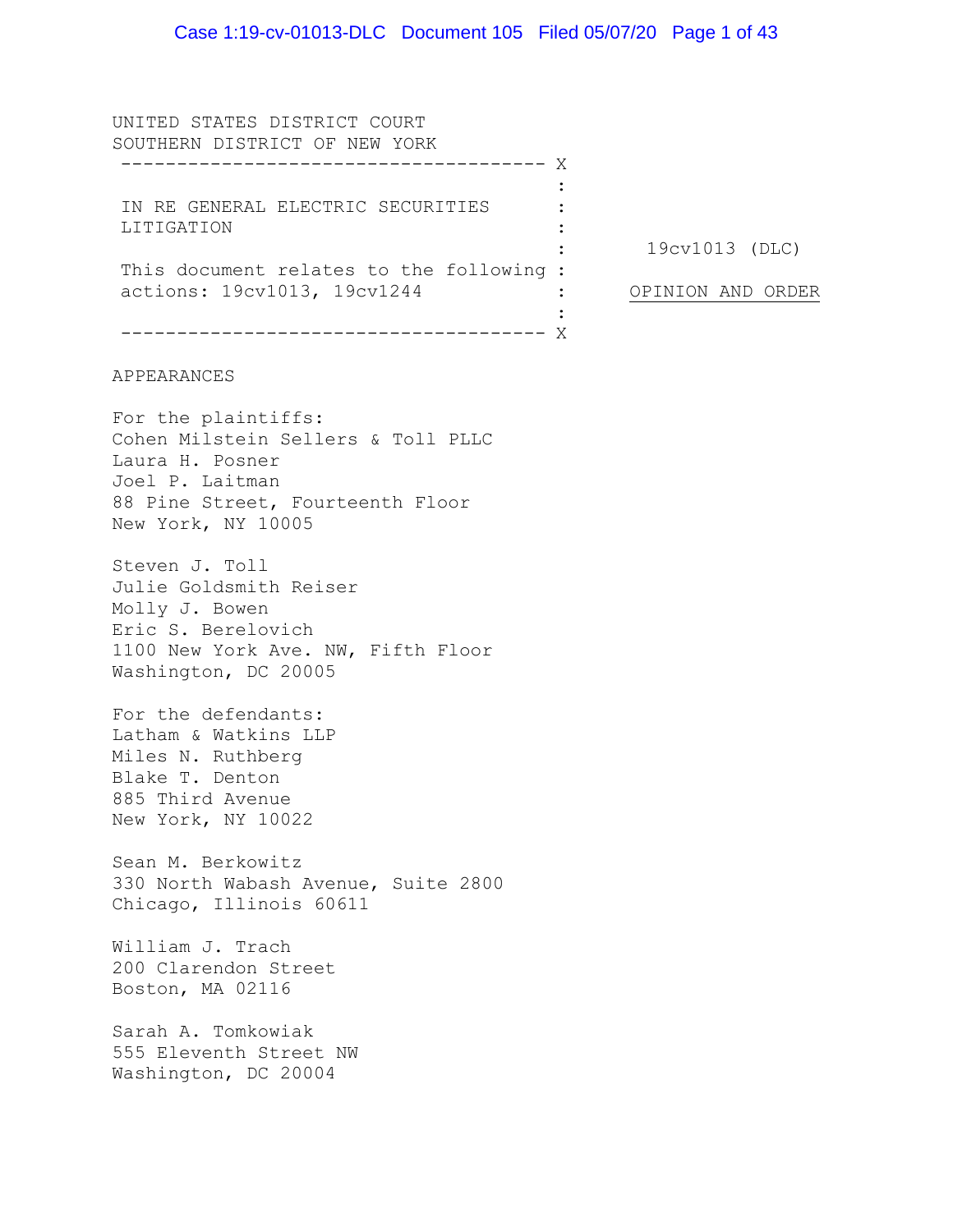DENISE COTE, District Judge:

Investors in the General Electric Company ("GE") have brought a federal securities class action against the company and seven of its officers (the "Individual Defendants"). Plaintiffs allege that the defendants made misleading statements concerning two subjects: (1) the performance of GE's HA model gas turbine and (2) the goodwill attributable to GE's Power Segment, which provides goods and services related to energy production. According to the plaintiffs, defendants' statements artificially inflated the price of GE's stock for a year, between December 4, 2017 and December 6, 2018 (the "Class Period"). The defendants have moved to dismiss for failure to state a claim. Defendants' motion is granted.

#### **Background**

The following facts are drawn from the Second Amended Complaint ("SAC") and documents relied upon by the SAC. For the purposes of deciding this motion, plaintiffs' factual allegations are accepted as true and all reasonable inferences are drawn in plaintiffs' favor.

I. The HA Turbine

In 1989, GE launched the 9F family of gas turbines. In 2014, GE began to sell its next-generation HA turbine, which it had spent over \$2 billion to develop. Plaintiffs allege that GE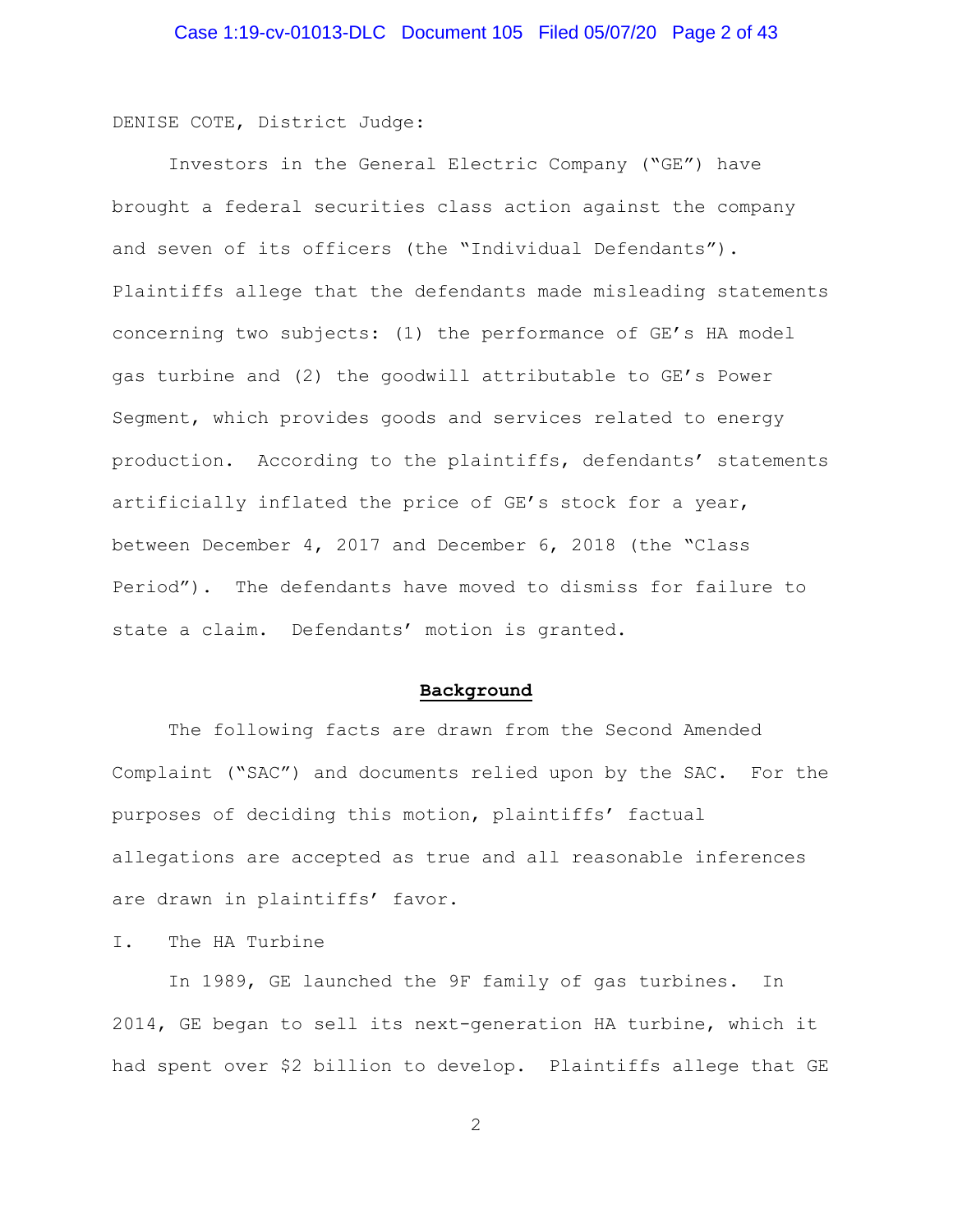## Case 1:19-cv-01013-DLC Document 105 Filed 05/07/20 Page 3 of 43

misleadingly touted the reliability of the HA turbine, while concealing from investors a significant defect that affected the turbine's performance.

A. Gas Turbines and Oxidation

In a gas turbine, a mixture of air and fuel is combusted, producing a high-pressure stream of heated gas that expands through a series of blades. This causes the blades to rotate, and the turbine's rotation is used to generate electricity.<sup>[1](#page-2-0)</sup> Running a turbine at a higher temperature allows for more efficient power generation. GE's HA turbine ran at temperatures as high as [2](#page-2-1)900 degrees Fahrenheit.<sup>2</sup> The HA turbine used materials and technology in its high-temperature section similar to those found in the earlier generation models known as 9FB.

The 9F and HA turbines both produce temperatures that exceed the melting point of the turbine blades. To prevent the blades from melting, cool air is circulated through the blades' interiors, and the blades' exteriors are covered in a ceramic

<span id="page-2-0"></span><sup>&</sup>lt;sup>1</sup> See generally Dep't of Energy, Office of Fossil Energy, How Gas Turbine Power Plants Work (last visited May 4, 2020), https:// www.energy.gov/fe/how-gas-turbine-power-plants-work.

<span id="page-2-1"></span> $2$  See Gen. Elec., Tomas Kellner, Here's Why the Latest Guinness World Record Will Keep France Lit Up Long After Soccer Fans Leave (June 17, 2016), https://www.ge.com/reports/bouchain (stating that running the HA turbine "close to the melting point of steel . . . allows us to generate a lot of energy efficiently").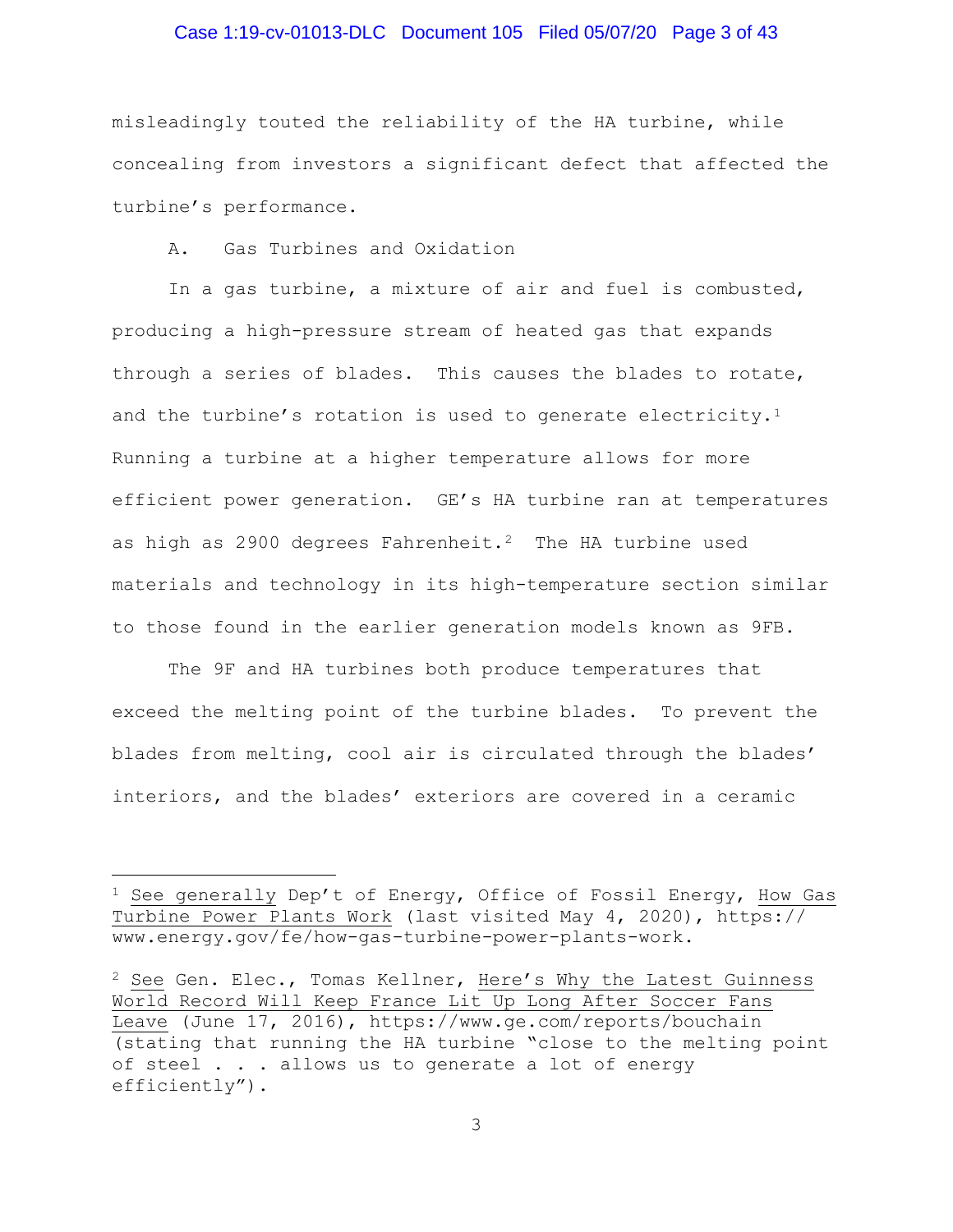## Case 1:19-cv-01013-DLC Document 105 Filed 05/07/20 Page 4 of 43

coating. But if the coating fails or the cooling is insufficient, the turbine's internal temperatures can cause oxidation. Oxidation can cause turbine blades to corrode and ultimately break, damaging other components along the turbine's exhaust path.

In 2015, GE learned of premature oxidation of two 9FB turbines. GE was still studying the problem when it began to ship HA turbines to customers. By 2017, GE knew that the oxidation issue affected its HA turbines as well. It informed its customers of the issue and its solution, which was to inspect the blades, add a new protective coating to repair the blades, or to replace the blades altogether.

## B. GE Touts HA Turbines

On December 4, 2017, the first day of the Class Period, GE issued a press release stating that "its largest and most efficient gas turbine, the HA, is now available at more than 64 percent efficiency in combined cycle power plants, higher than any other competing technology today."<sup>3</sup> The press release also

<span id="page-3-0"></span><sup>&</sup>lt;sup>3</sup> In a "combined-cycle" plant, excess heat from the turbine exhaust is captured and used to create steam, which in turn drives a separate steam turbine. See Gen. Elec., Combined Cycle Power Plant: How It Works (last visited May 4, 2020), https:// www.ge.com/power/resources/knowledge-base/combined-cycle-powerplant-how-it-works.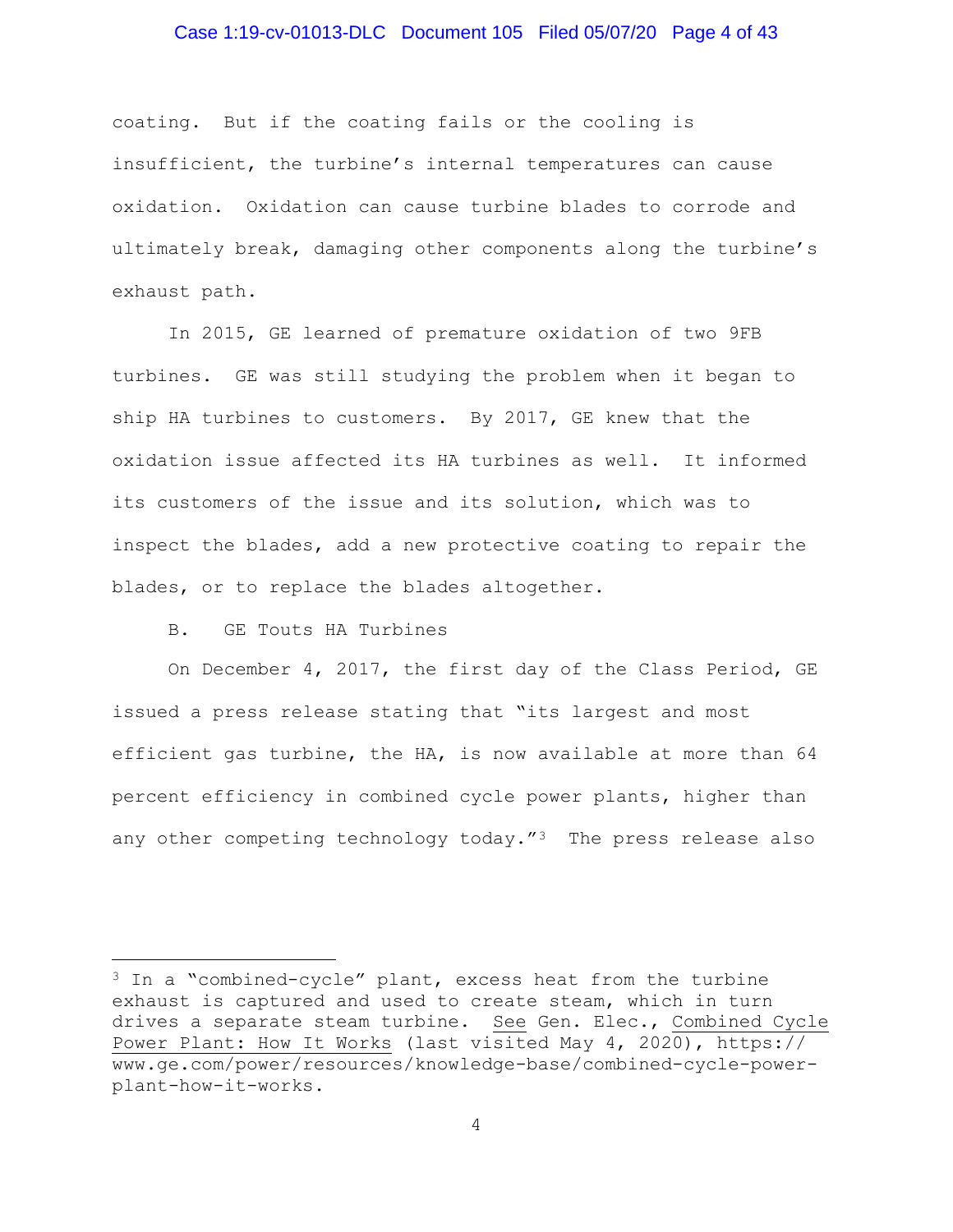## Case 1:19-cv-01013-DLC Document 105 Filed 05/07/20 Page 5 of 43

described the HA turbine as "the most efficient gas technology available in the world today."

On January 24, 2018, GE held an earnings call, during which defendant Russell Stokes -- then the President and CEO of GE Power -- said,

We are proud of the HA gas turbine technology. It is operating in line with performance guarantees. While we've had some issues related to commissioning at certain sites, we've readily addressed them. . . . We have 23 units installed and over 70,000 hours of experience, with all of the units performing to specifications and guarantees.

As described below, GE made many more statements over the course of 2018 praising the HA turbine.

C. Disclosure of the Oxidation Defect: Exelon

In September 2018, a GE customer -- Exelon -- suffered a blade break in one of its HA turbines and shut down three other turbines as a precaution. On September 19, Stokes posted an article on LinkedIn that publicly disclosed the oxidation issue for the first time. He wrote,

[W]e identified an issue that we expect to impact our HA units. It involves an oxidation issue that affects the lifespan of a single blade component. Obviously, this was a frustrating development, for us, as well as for our customers. But we have identified a fix and have been working proactively with HA operators to address impacted turbines. The minor adjustments that we need to make do not make the HA any less of a record setting turbine -- they are meeting -- and in many cases exceeding -- their performance goals at every customer site today.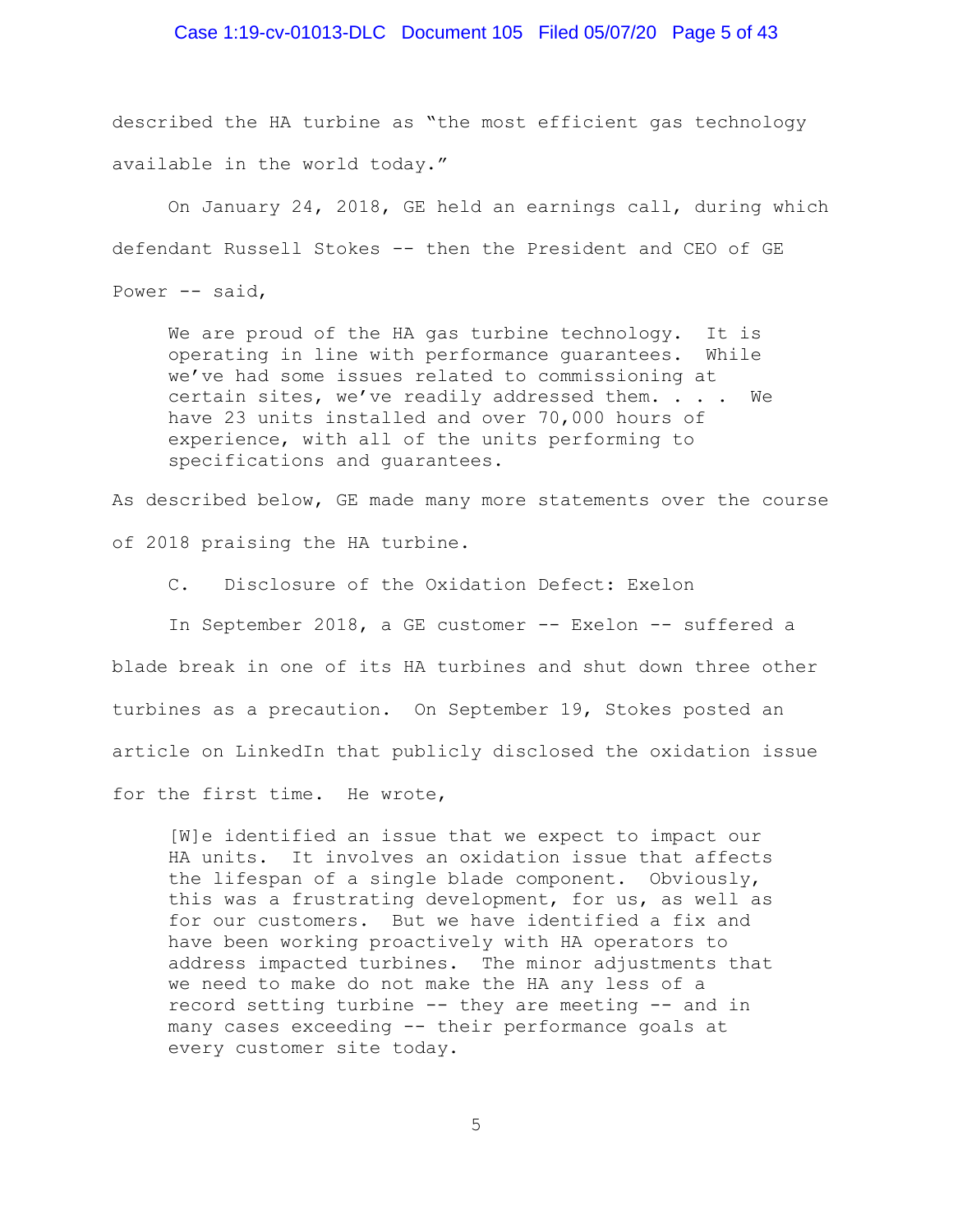# Case 1:19-cv-01013-DLC Document 105 Filed 05/07/20 Page 6 of 43

On September 20, analysts and a number of mainstream publications further reported on the disclosures from the LinkedIn post.

On September 21, GE issued a press release disclosing that the "oxidation issue" affected "stage-one blades in GE's highest-efficiency turbines -- HA and 9FB, one of the HA's predecessors."Over the four trading days between September 20 and 25, GE's stock price fell 12.36%, from \$12.86 per share to \$11.27 per share.

On October 30, 2018, GE disclosed in its Form 10-Q that it had recorded a \$200 million charge. It explained that the charge "related to an oxidation issue within the HA and 9FB Stage 1 turbine blades, resulting in increased warranty and maintenance reserves." For comparison, the Power Segment reported \$5.7 billion in revenues during the same quarter.

On December 7, the last day of the Class Period, Reuters reported that utilities were shutting down at least eighteen of GE's HA turbines for blade repairs, representing 33% of the HA turbine fleet. The article also reported that GE was "setting aside \$480 million to repair its 9HA, 7HA, and 9FB model turbines."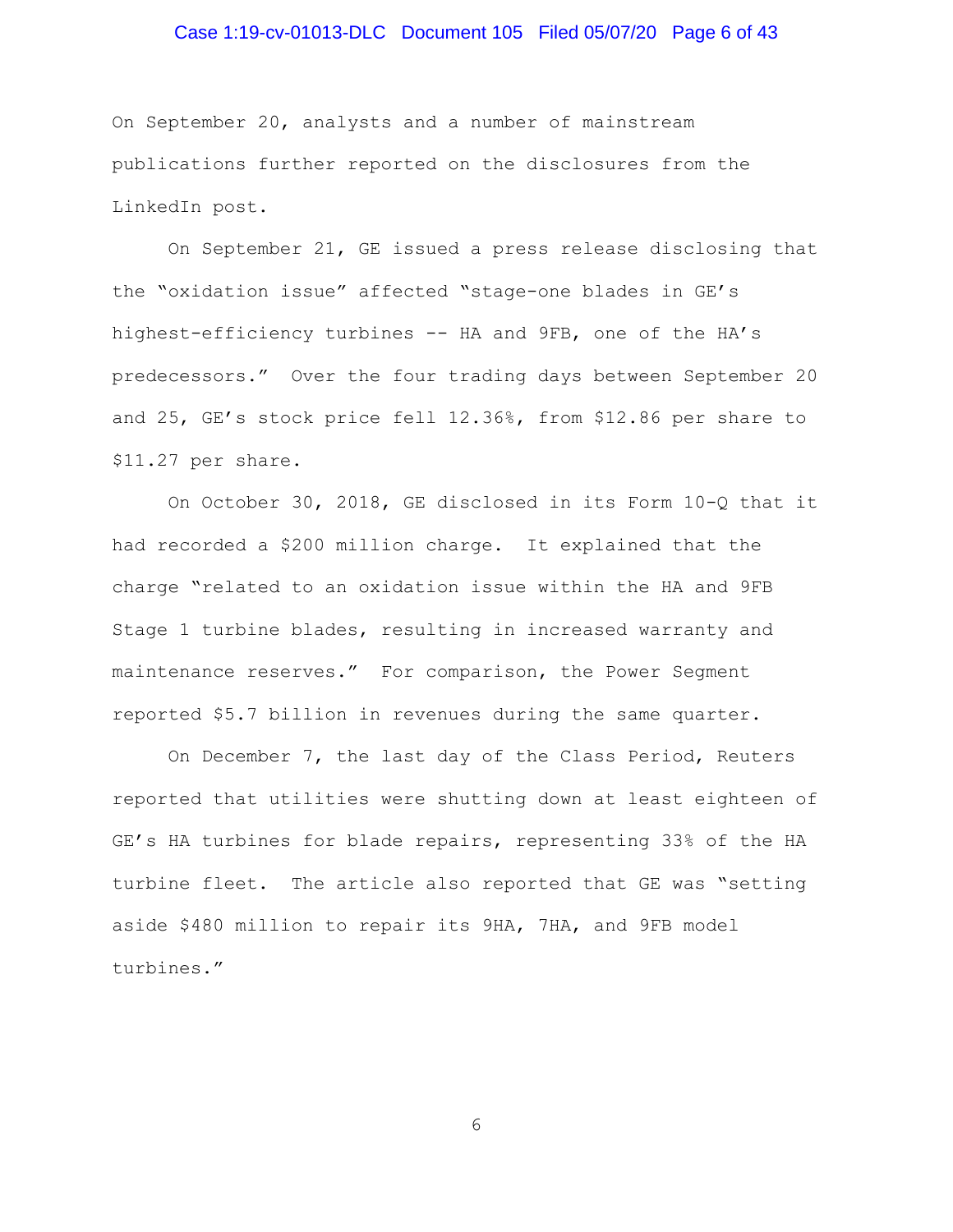II. Goodwill in GE's Power Segment

GE removed nearly \$22 billion in Power Segment goodwill from its books in October 2018. The plaintiffs allege that GE should have adjusted its goodwill balance sooner but instead provided misleading valuations of its goodwill based on accounting that did not comply with GAAP.

A. The Alstom Acquisition

The bulk of the October 2018 goodwill impairment was attributed to goodwill that had been added to GE's balance sheet from its November 2015 acquisition of the French manufacturing company Alstom S.A. ("Alstom"). GE acquired Alstom for \$10 billion and booked \$17 billion of goodwill in connection with the transaction.

The large amount of goodwill reflected GE's prediction that it would recognize significant synergies from the Alstom acquisition. Alstom manufactured steam turbines and heat recovery steam generators ("HRSGs"). The key components of a combined-cycle power plant are a gas turbine, an HRSG, and a steam turbine. GE believed that Alstom's products would complement GE's existing product lines and allow it to win a larger share of each new combined-cycle plant.

The plaintiffs do not challenge GE's initial accounting for the goodwill from the Alstom acquisition; rather, they allege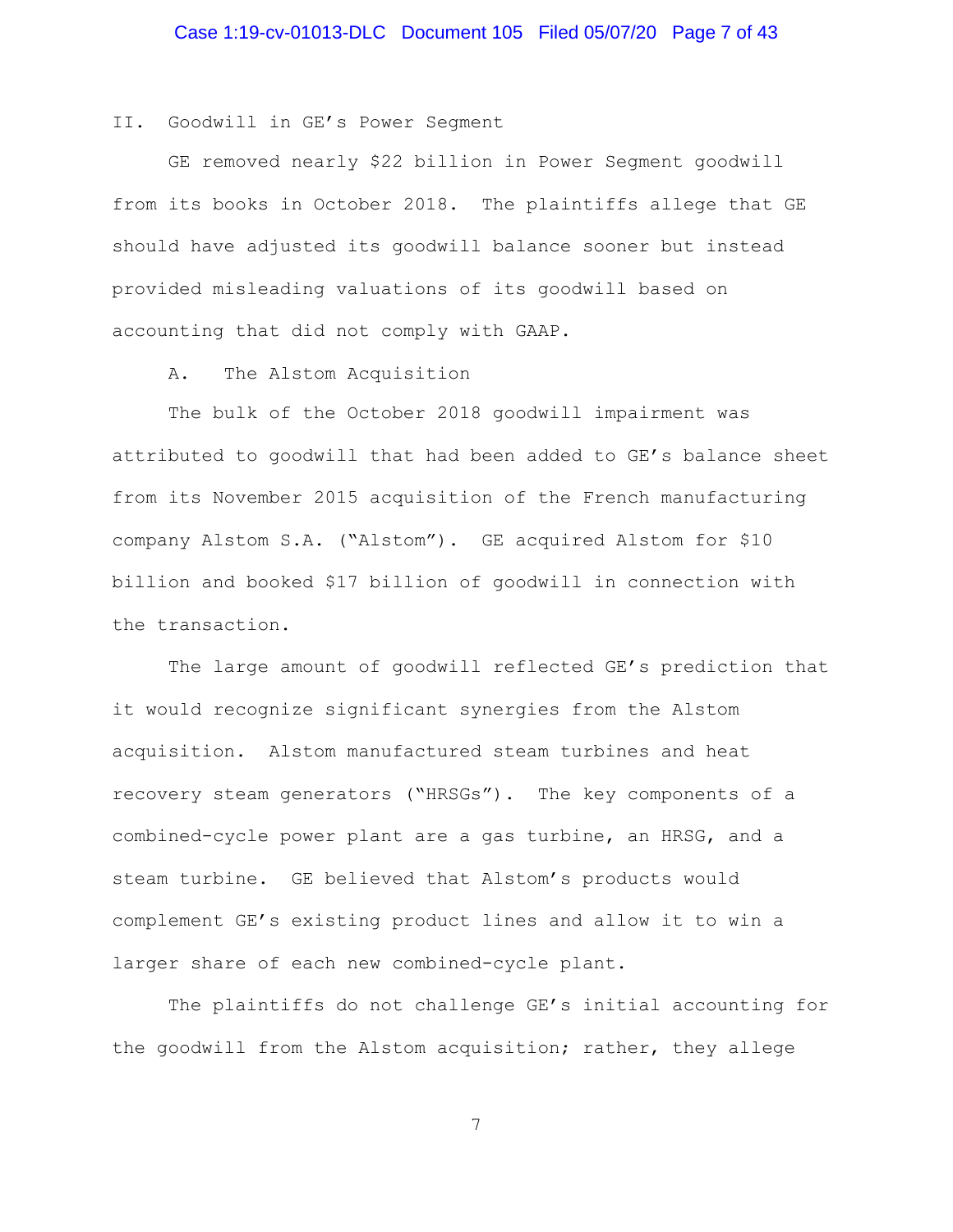## Case 1:19-cv-01013-DLC Document 105 Filed 05/07/20 Page 8 of 43

that GE should have more quickly disclosed that its Power Segment goodwill was impaired. Had GE used GAAP-compliant accounting, the SAC alleges, material impairments would have occurred in the fourth quarter of 2017 and first quarter of 2018, and the full \$22 billion impairment would have been taken by the second quarter of 2018.

B. GE's Experience with Alstom before October 2018

By the fourth quarter of 2017, there were indications that the Alstom deal had not produced the expected synergies. In every quarter of 2016, Alstom was less profitable than the Power Segment as a whole, with profit margins that were lower by 6- 12%. In the fourth quarter of 2017, GE cut its forecasts for sales of gas turbines and related products, anticipating that it would ship between 31% and 50% fewer units during 2018 than it had in 2017. In a November 2017 interview, John Flannery - then GE's Chairman and CEO -- said the Alstom acquisition "in total has been a disappointment" and that if GE could "go back in a time machine today, we would pay a substantially lower price than we paid."[4](#page-7-0)

<span id="page-7-0"></span><sup>4</sup> CNBC, GE Chairman & CEO John Flannery Speaks With CNBC's David Faber Today (Nov. 14, 2017), https://www.cnbc.com/2017/11/14/ cnbc-exclusive-cnbc-transcript-ge-chairman-ceo-john-flanneryspeaks-with-cnbcs-david-faber-today.html.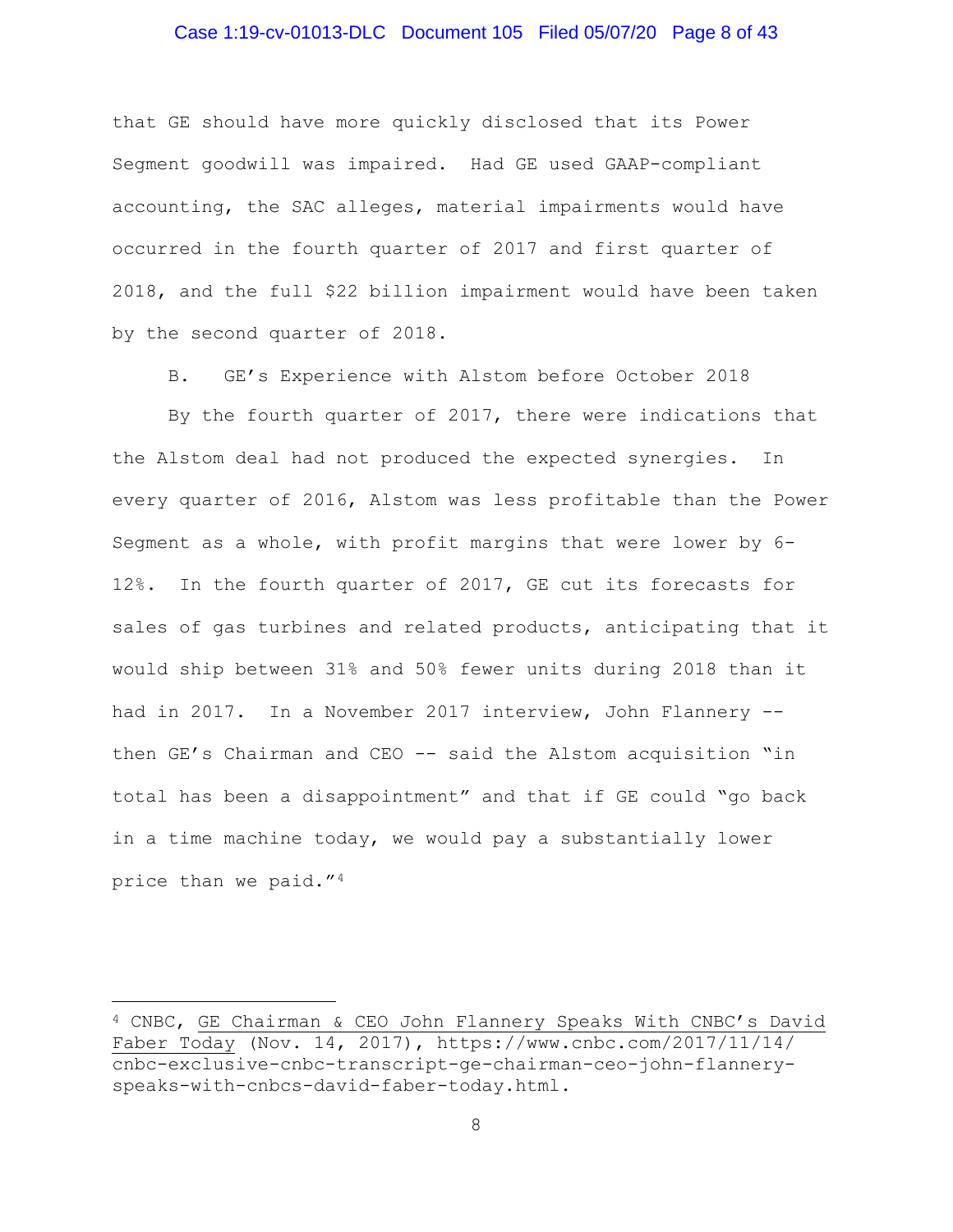# Case 1:19-cv-01013-DLC Document 105 Filed 05/07/20 Page 9 of 43

The global gas power market was also experiencing a substantial downturn. During the fourth quarter of 2017, GE reduced its total sales forecast for new plant orders to 40 gigawatts, the lowest level in two decades, and a substantial reduction from GE's March 2017 forecast of 78 gigawatts. Flannery observed in the same interview that the Power Segment faced "a challenging macro environment" and that the "market clearly has been substantially worse than we forecast" at the time of the Alstom acquisition.

These challenges manifested in broader indicators of GE's financial health as well. While the Power Segment had in March 2017 forecasted its year-end operating profits to be \$5.7 billion, by November 2017 it had revised that forecast downwards to \$4.0 billion. The Power Segment's fourth-quarter 2016 profit margin had been  $24.4\%$ ; in the fourth quarter of 2017 it was just 2.8%. On November 13, 2017, GE announced that it was cutting its dividend in half. On December 7, GE announced that it was cutting 12,000 Power Segment jobs. GE explained in a press release that layoffs were "driven by challenges in the power market worldwide."

Finally, the SAC alleges that GE's cash flows were affected by a decrease in the value of its long-term service agreements. Under such agreements, GE's power-generation customers pay for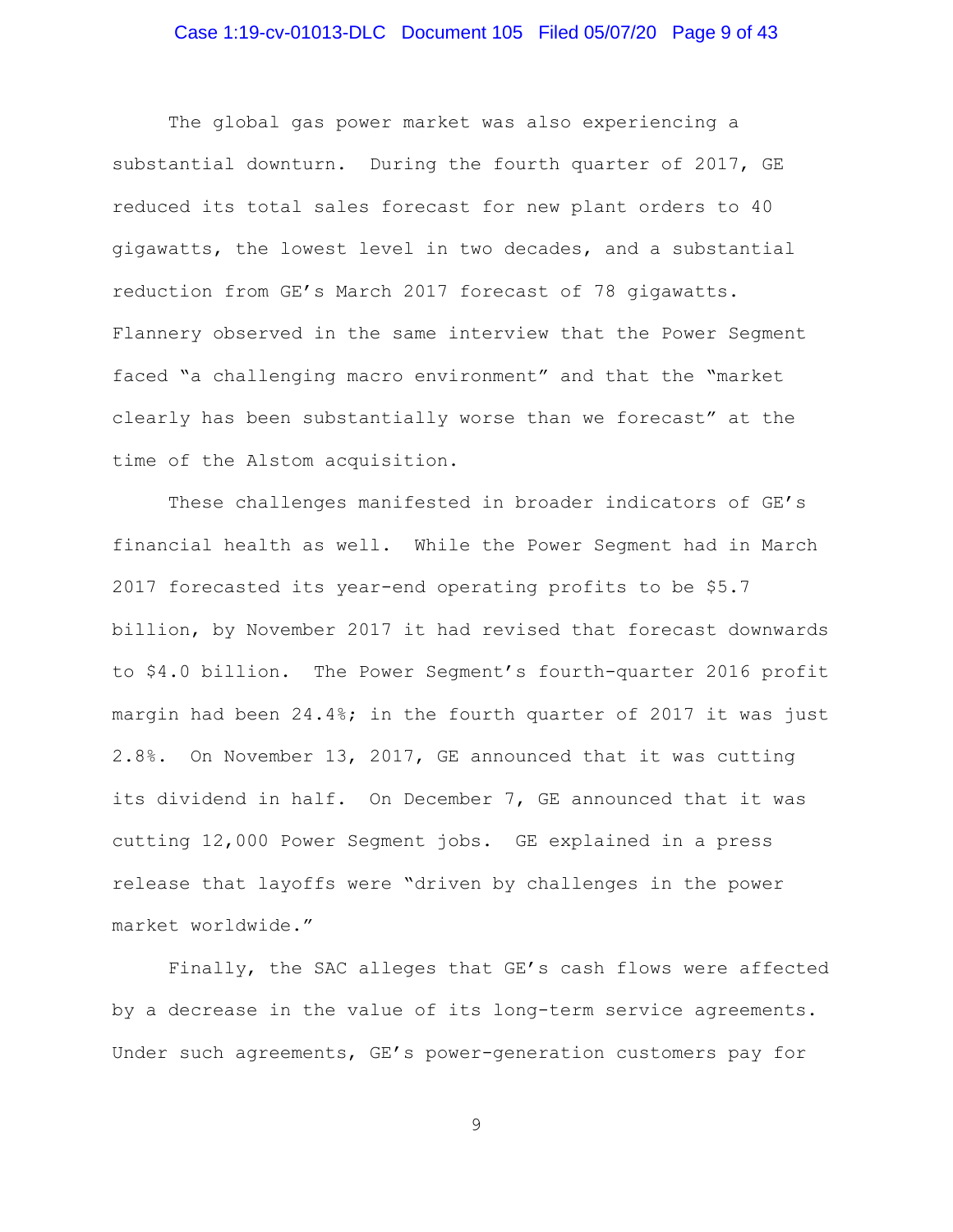## Case 1:19-cv-01013-DLC Document 105 Filed 05/07/20 Page 10 of 43

maintenance and repair of their GE equipment. The SAC alleges that long-term service agreements were an important source of Power Segment revenue, but that the profit from such agreements decreased during 2017 and 2018 due to (1) reduced sales of original equipment, (2) a reduction in the operating hours of gas-turbine plants, driven by growth in renewable energy, and (3) warranty service to remedy the HA oxidation defect.[5](#page-9-0)

C. Defendants' Statements Concerning Power Segment Goodwill

GE carried significant Power Segment goodwill on its books throughout the Class Period. In its 2017 Form 10-K, filed February 23, 2018, GE indicated that its Power Segment had \$25.3 billion in goodwill. GE included the following description of its impairment-testing<sup>[6](#page-9-1)</sup> methodology:

<span id="page-9-0"></span><sup>5</sup> The SAC also identifies a number of "operational issues" that GE experienced during 2017, including (1) its failure to close sales in emerging markets, (2) the HA turbine's oxidation defect, (3) problems with certain HA turbines in Pakistan, and (4) closure of a power plant that used GE's H turbine, a predecessor to the HA.

<span id="page-9-1"></span><sup>6</sup> GAAP requires goodwill to be annually tested for impairment. The annual test may be performed at any time during the year, provided that it is performed at the same time every year. ASC 350-20-35-28. Goodwill of a reporting unit must also be tested in between annual tests "if an event occurs or circumstances change that would more likely than not reduce the fair value of a reporting unit below its carrying amount." ASC 350-20-35-30. Such events or circumstances may include "[i]ndustry and market considerations such as a deterioration in the environment in which an entity operates" or "a decline in actual or planned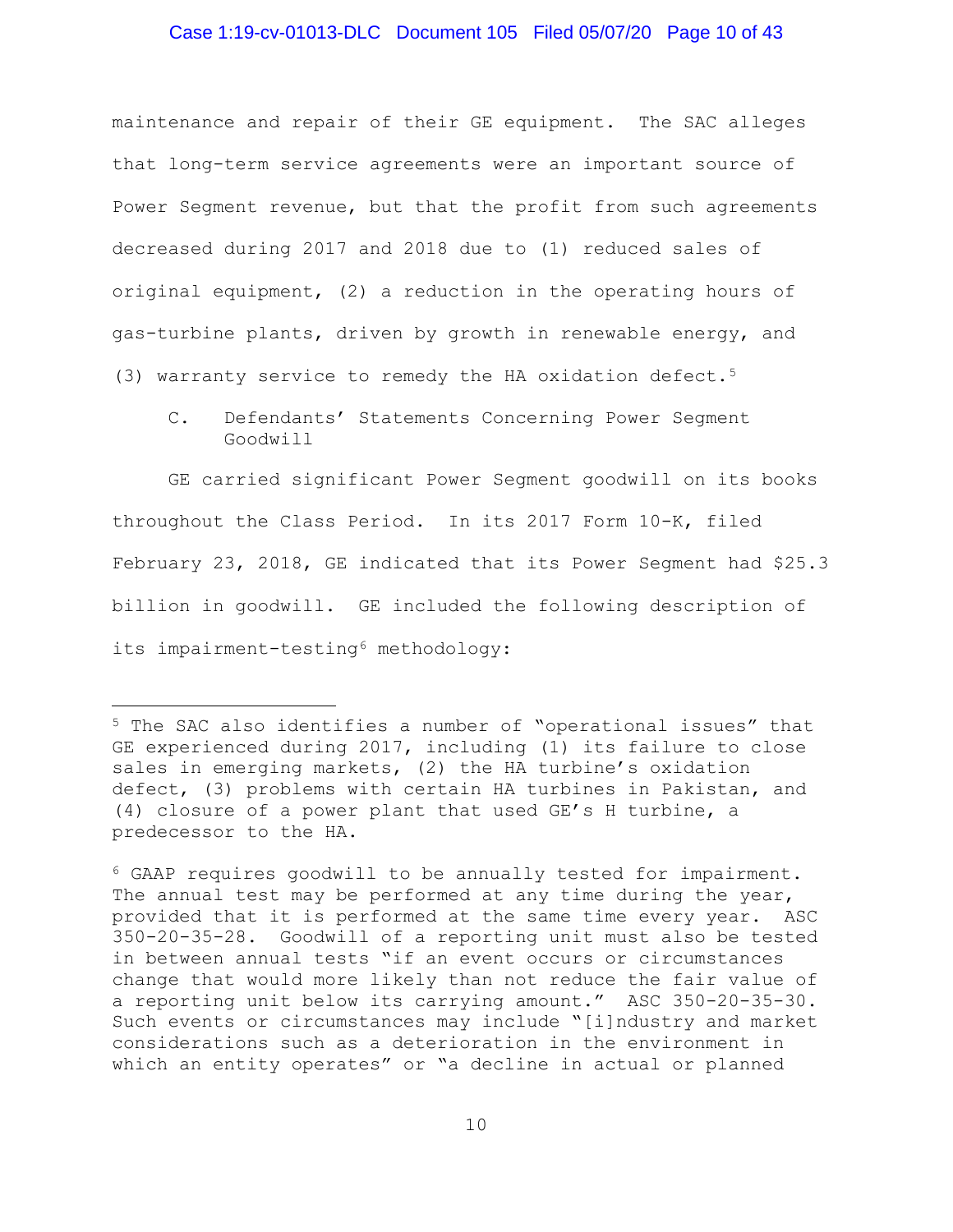We test goodwill for impairment annually in the third quarter of each year using data as of July 1 of that year. . . . We determined fair values for each of the reporting units using the market approach, when available and appropriate, or the income approach, or a combination of both.

\* \* \*

Under the income approach, fair value is determined based on the present value of estimated future cash flows, discounted at an appropriate risk-adjusted rate. We use our internal forecasts to estimate future cash flows and include an estimate of long-term future growth rates based on our most recent views of the long-term outlook for each business. Actual results may differ from those assumed in our forecasts. We derive our discount rates using a capital asset pricing model and analyzing published rates for industries relevant to our reporting units to estimate the cost of equity financing. We use discount rates that are commensurate with the risks and uncertainty inherent in the respective businesses and in our internally developed forecasts. Discount rates used in our reporting unit valuations ranged from 9.0% to 18.0%.

Based on the results of GE's step-one testing,<sup>[7](#page-10-0)</sup> it reported that

"the fair values of each of the GE reporting units exceeded

revenue or earnings compared with actual and projected results of relevant prior periods." ASC 350-20-35-3C.

The Accounting Standards Codification ("ASC") is the "source of authoritative generally accepted accounting principles" published by the Financial Accounting Standards Board ("FASB"). FASB, Accounting Standards Codification: About the Codification 4 (Dec. 2014), https://asc.fasb.org/imageRoot/71/58741171.pdf; see also Indiana Pub. Ret. Sys. v. SAIC, Inc., 818 F.3d 85, 93 (2d Cir. 2016) (relying on FASB standards as a source of GAAP).

<span id="page-10-0"></span><sup>7</sup> During the Class Period, impairment testing required a two-step process. The first step involves "compar[ing] the fair value of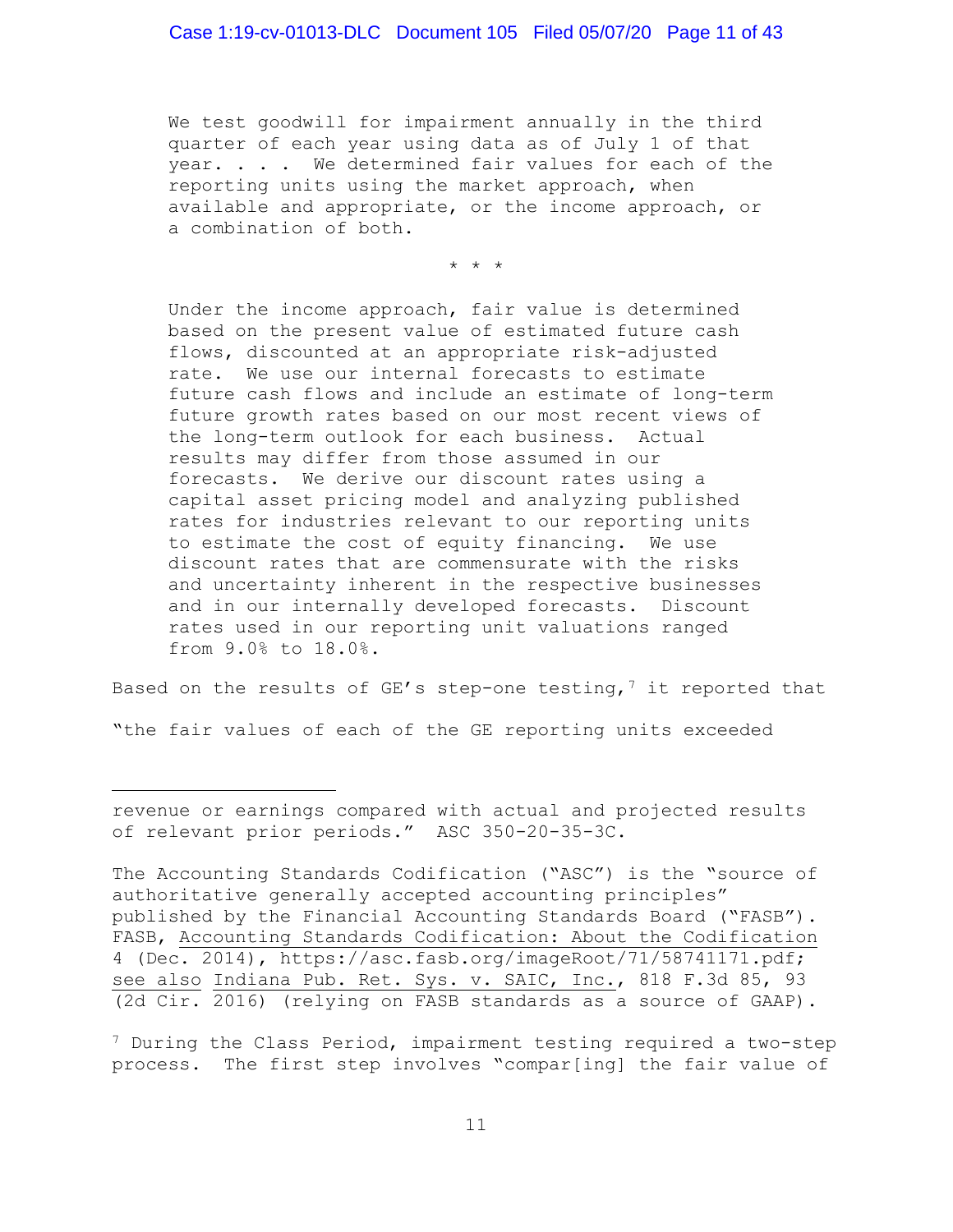# Case 1:19-cv-01013-DLC Document 105 Filed 05/07/20 Page 12 of 43

their carrying values except for our Power Conversion reporting unit, within our Power operating segment." GE wrote down \$947 million of Power Conversion goodwill in the third quarter and \$217 million in the fourth quarter, reducing that unit's goodwill to zero.

The Form 10-K also disclosed that GE had conducted interim impairment testing of its Grid Solutions reporting unit and found that its fair value exceeded carrying value by approximately 8%. Therefore, GE found that the goodwill of Grid Solutions was not impaired. But GE disclosed concern about an

a reporting unit with its carrying amount, including goodwill." ASC 350-20-35-4. "Fair value" means "the price that would be received to sell the unit as a whole in an orderly transaction between market participants at the measurement date." ASC 320- 20-35-22. If the step-one analysis finds that the reporting unit's fair value exceeds its carrying amount, then "goodwill of the reporting unit is considered not impaired" and "the second step of the impairment test is unnecessary." ASC 350-20-35-6. But "[i]f the carrying amount of a reporting unit exceeds its fair value," then "the second step of the goodwill impairment test shall be performed to measure the amount of impairment loss, if any." ASC 350-20-35-8.

In January 2017, the FASB simplified the procedure for measuring impairment by eliminating the second step. See FASB, Accounting Standards Update No. 2017-04: Intangibles -- Goodwill and Other (Topic 350) (Jan. 2017), https://www.fasb.org/jsp/FASB/ Document C/DocumentPage?cid=1176168778106. But that change did not go into effect until December 15, 2019, after the end of the Class Period. See FASB, Accounting Standards Updates -- Effective Dates (Mar. 2020), https://www.fasb.org/jsp/FASB/Page/ SectionPage&cid=1218220137102.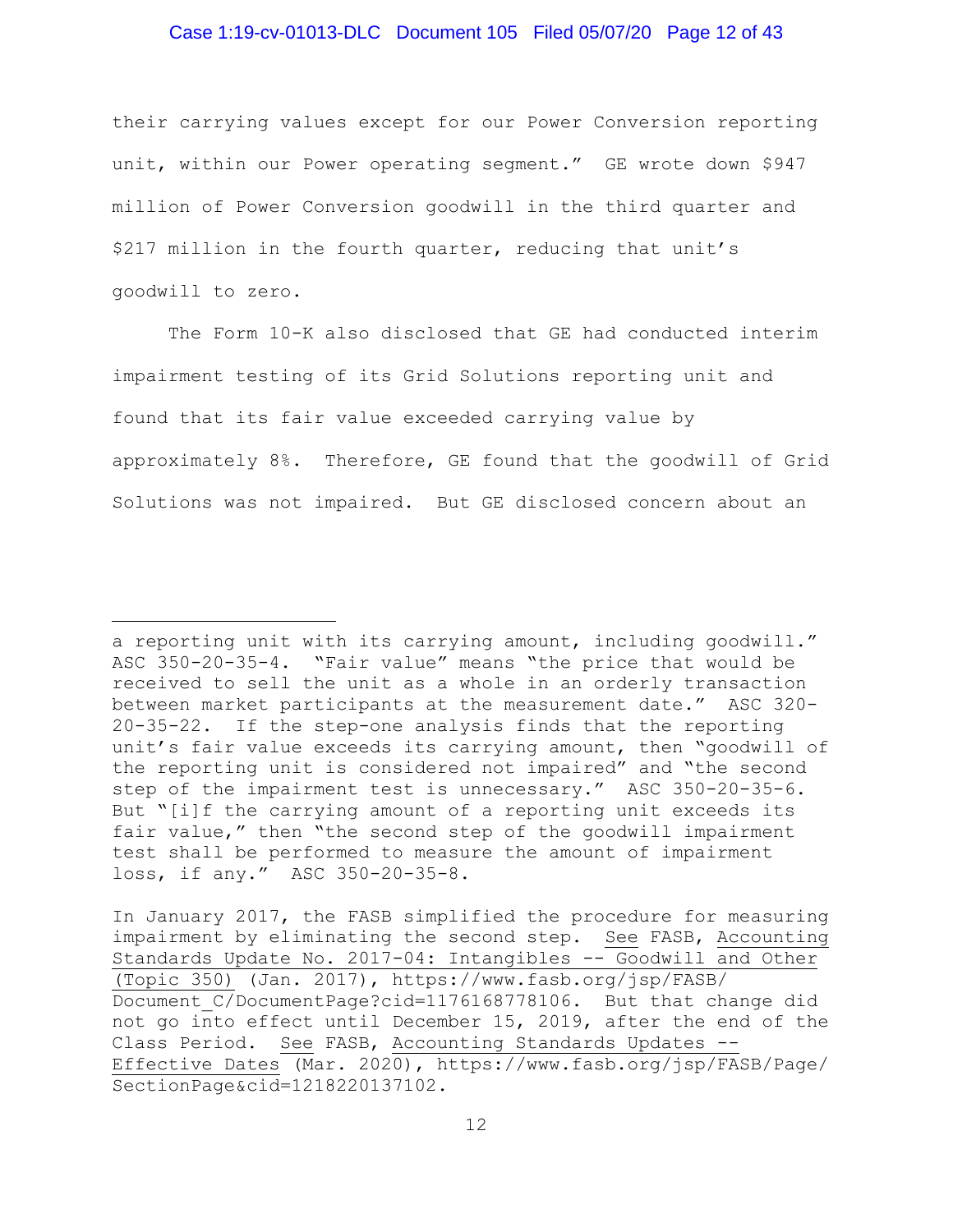## Case 1:19-cv-01013-DLC Document 105 Filed 05/07/20 Page 13 of 43

impairment related to the Alstom acquisition. It explained that while the goodwill of Grid Solutions was not currently impaired,

there could be an impairment in the future as a result of changes in certain assumptions. For example, the fair value could be adversely affected and result in an impairment of goodwill if expected synergies of the acquisition with Alstom are not realized or if the reporting unit was not able to execute on customer opportunities . . . .

(Emphasis supplied.) GE also noted that "[d]ue to the overall decline in the Power market," it had conducted "an interim-step one analysis" of the Power Generation reporting unit. That analysis "indicated that its fair value has declined since our last impairment test; however, was still significantly in excess of its carrying value." GE said that it would "continue to monitor the Power markets and the impact it may have on this reporting unit."

In its first-quarter 2018 Form 10-Q, filed May 1, 2018, GE reported a slightly increased Power Segment goodwill balance of \$25.9 billion. GE indicated that during the first quarter it had not identified any reporting units requiring interim impairment testing and opined that, "As of March 31, 2018, we believe goodwill is recoverable for all of our reporting units." GE noted, however, that "the Power and Oil & Gas markets continue to be challenging and there can be no assurances that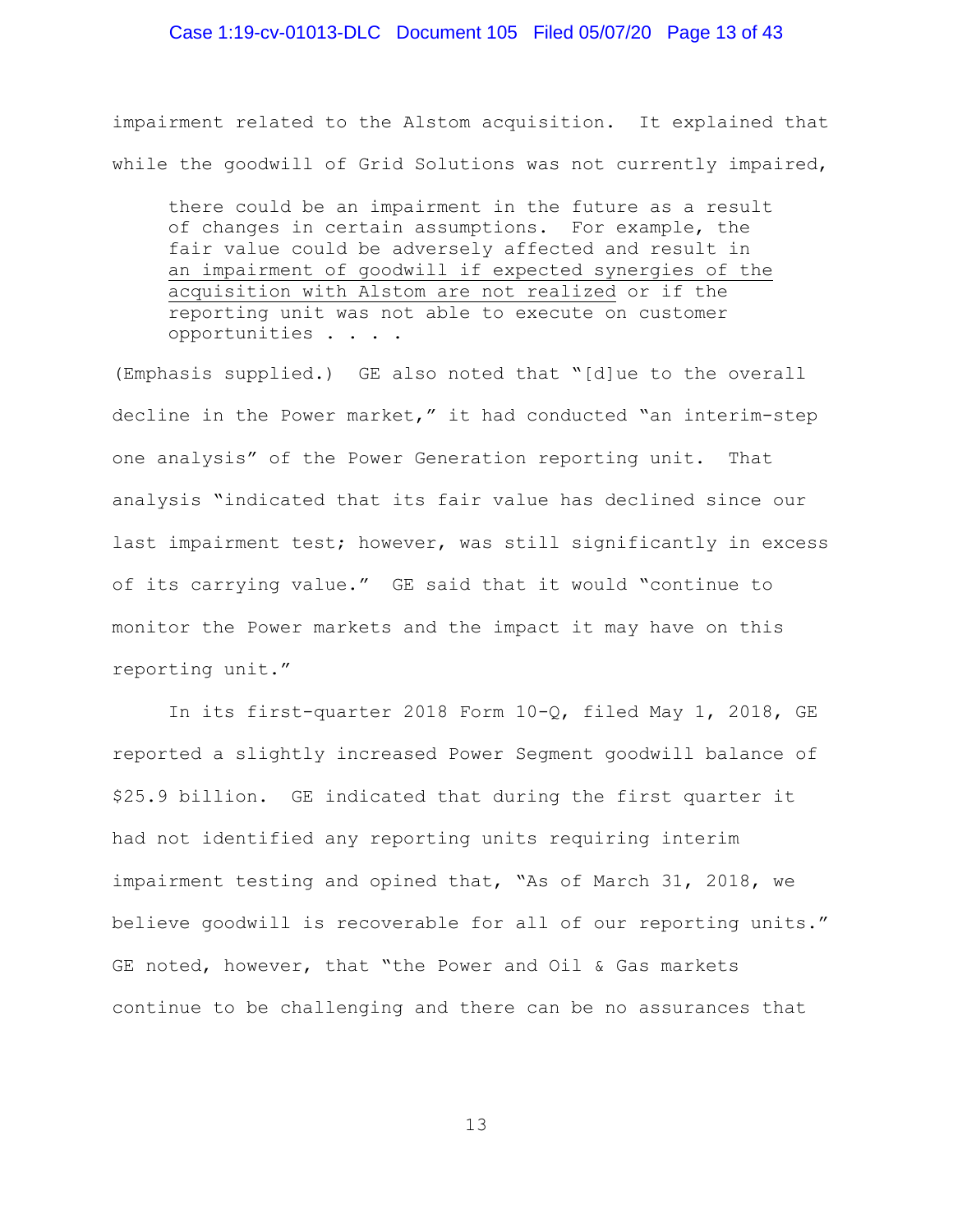## Case 1:19-cv-01013-DLC Document 105 Filed 05/07/20 Page 14 of 43

goodwill will not be impaired in future periods as a result of sustained declines in macroeconomic or business conditions."

In its second-quarter 2018 Form 10-Q, filed July 27, 2018, GE reported a somewhat decreased Power Segment goodwill balance of \$23.2 billion. GE indicated that it had decided to perform interim impairment testing of its Power Generation and Grid Solutions reporting units. According to the  $10-\Omega$ , "The results of the analysis indicated that fair value was in excess of carrying value by approximately 10% for our Power Generation reporting unit and 9% at our Grid Solutions reporting unit." GE again included the disclaimer that "there can be no assurances that goodwill will not be impaired in future periods."

D. GE's Impairment of \$22 Billion in Goodwill

On October 1, 2018, GE made two simultaneous announcements. First, it announced that H. Lawrence Culp, Jr. was succeeding Flannery as Chairman and CEO.<sup>[8](#page-13-0)</sup> Second, it alerted investors that a significant impairment charge was imminent:

[D]ue to weaker performance in the GE Power business, the Company will fall short of previously indicated guidance for free cash flow and EPS [earnings per share] for 2018. In addition, GE expects to take a non-cash goodwill impairment charge related to the GE Power business. GE Power's current goodwill balance is approximately \$23 billion and the goodwill

<span id="page-13-0"></span><sup>8</sup> Gen. Elec., H. Lawrence Culp, Jr. Named Chairman And CEO Of GE (Oct. 1, 2018), https://www.genewsroom.com/press-releases/hlawrence-culp-jr-named-chairman-and-ceo-ge.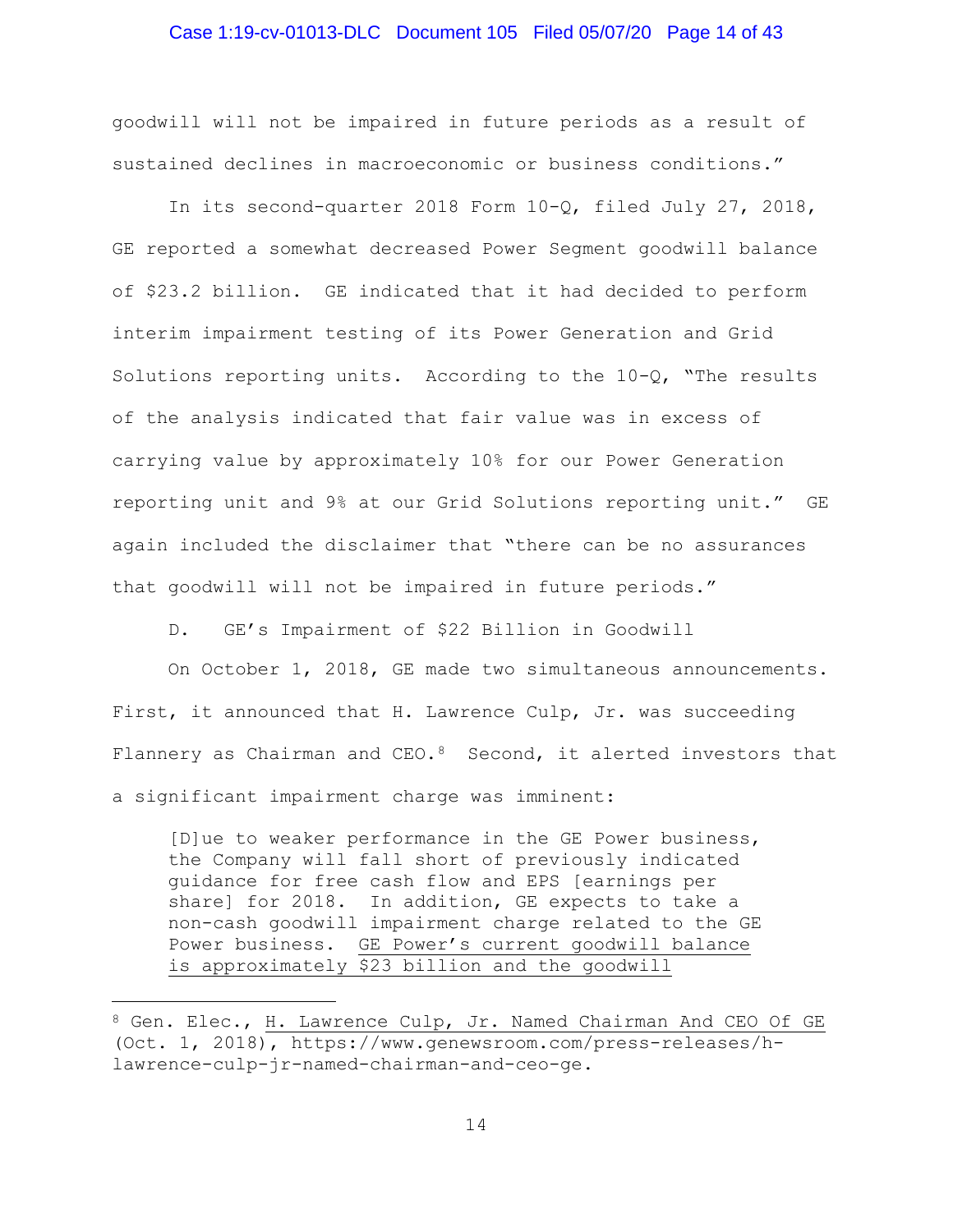## Case 1:19-cv-01013-DLC Document 105 Filed 05/07/20 Page 15 of 43

impairment charge is likely to constitute substantially all of this balance. The impairment charge is not yet finalized and remains subject to review.[9](#page-14-0)

(Emphasis supplied.) On October 1, GE's stock price rose

7.09%.[10](#page-14-1)

In its third-quarter 2018 Form 10-Q, filed October 30, 2018, GE wrote down \$22.0 billion in goodwill. GE included much the same description of its impairment-testing methodology from its February 2018 10-K. GE then provided the following explanation for the impairment, which included a discussion of the Alstom acquisition:

Based on the results of our step one testing, the fair values of each of our reporting units exceeded their carrying values except for the Power Generation and Grid Solutions reporting units, within our Power segment. The majority of the goodwill in our Power segment was recognized as a result of the Alstom acquisition at which time approximately \$15,800 million of goodwill was attributed to our Power Generation and Grid Solutions reporting units. As previously disclosed, the Power market as well as its operating environment continues to be challenging. Our outlook for Power has continued to deteriorate driven by the significant overcapacity in the industry, lower market penetration, uncertain timing of deal closures due to deal financing, and the complexities of working in emerging markets. In addition, our near-term earnings outlook has been negatively impacted by project execution and our own

<span id="page-14-0"></span><sup>9</sup> Id.

<span id="page-14-1"></span><sup>10</sup> The Court takes judicial notice of these "well publicized stock prices," as is permissible on a motion to dismiss. Acticon AG v. China N.E. Petroleum Holdings Ltd., 692 F.3d 34, 37 n.1 (2d Cir. 2012).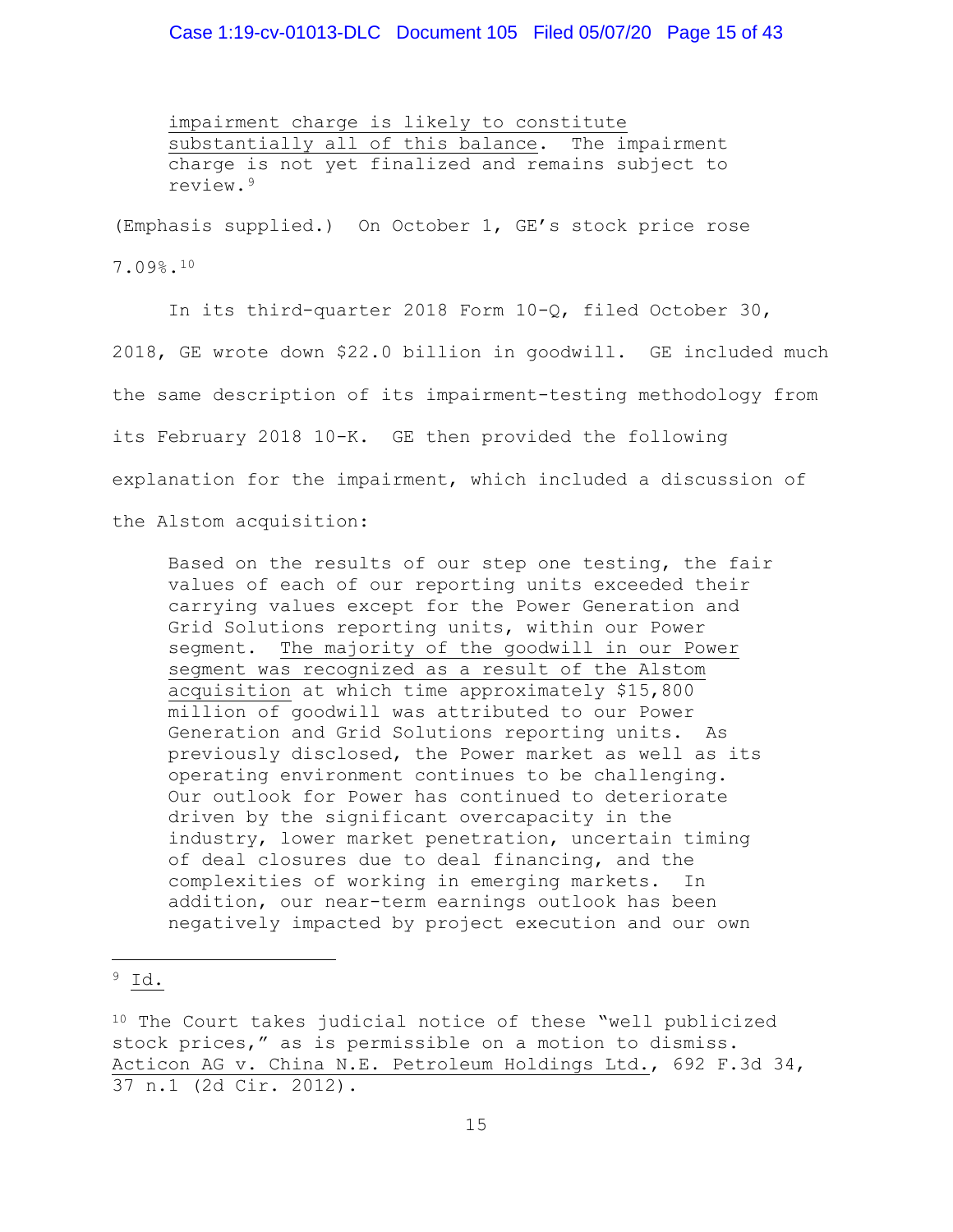underlying operational challenges. Finally, market factors such as increasing energy efficiency and renewable energy penetration continue to impact our view of long-term demand. These conditions have resulted in downward revisions of our forecasts on current and future projected earnings and cash flows at these businesses.

(Emphasis supplied.) Thus GE proceeded to step two of the

impairment testing:

In performing the second step, we identified significant unrecognized intangible assets primarily related to customer relationships, backlog, technology, and trade name. The value of these unrecognized intangible assets is driven by high customer retention rates in our Power business, our contractual backlog, the value of internally created technology, and the GE trade name. The combination of these unrecognized intangibles, adjustments to the carrying value of other assets and liabilities, and reduced reporting unit fair values calculated in step one, resulted in an implied fair value of goodwill substantially below the carrying value of goodwill for the Power Generation and Grid Solutions reporting units. Therefore, in the third quarter, we recorded our best estimate of a non-cash impairment loss of \$21,973 million.

GE's stock price dropped by 8.78% following the October 30 announcements, from \$11.16 per share to \$10.18.

III. Procedural History

This action was filed on February 1, 2019. On April 25, the Teachers' Retirement System of Oklahoma was appointed lead plaintiff, in accordance with the Private Securities Litigation Reform Act ("PSLRA"), 15 U.S.C. § 78u-4(a)(3). The lead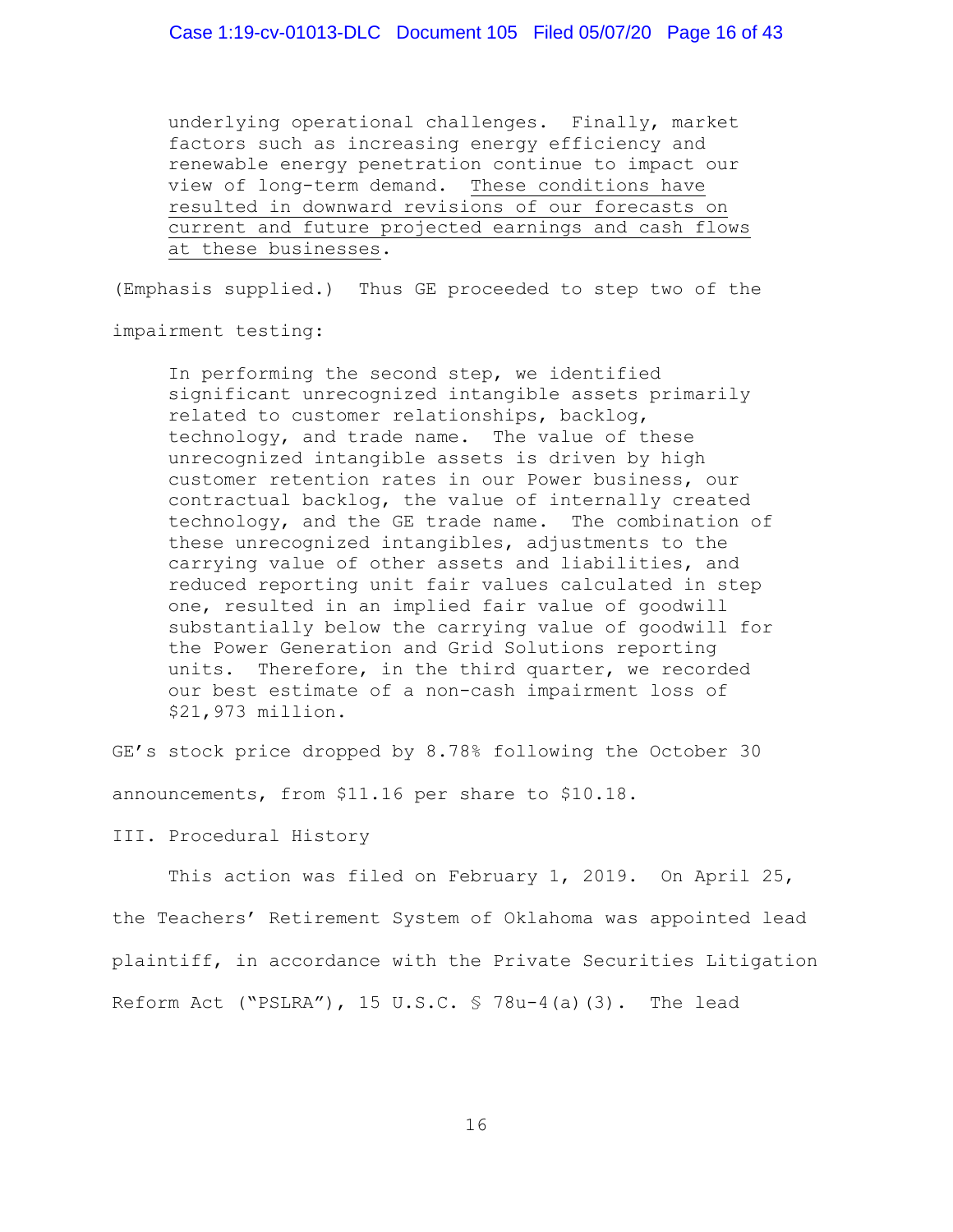## Case 1:19-cv-01013-DLC Document 105 Filed 05/07/20 Page 17 of 43

plaintiff filed an amended complaint on June 21. On August 2, the defendants moved to dismiss.

The SAC was filed on August 30. The plaintiffs had been warned that any further opportunities to amend would be unlikely. The SAC alleges (1) that the defendants violated Section 10(b) of the Securities Exchange Act of 1934, 15 U.S.C. § 78j(b), and SEC Rule 10b-5, 17 C.F.R. § 240.10b-5, and (2) that the Individual Defendants violated Section 20(a) of the Exchange Act, 15 U.S.C. § 78t(a).

On September 27, the defendants moved to dismiss the SAC. The motion became fully submitted on November 8.

#### **Discussion**

When deciding a motion to dismiss under Rule  $12(b)$  (6), Fed. R. Civ. P., a court must accept the factual allegations in the complaint as true and draw all reasonable inferences in the plaintiff's favor. Loginovskaya v. Batratchenko, 764 F.3d 266, 269-70 (2d Cir. 2014). A claim is sufficiently plausible to withstand a motion to dismiss when the "factual content" of the complaint "allows the court to draw the reasonable inference that the defendant is liable for the misconduct alleged." Tongue v. Sanofi, 816 F.3d 199, 209 (2d Cir. 2016) (citation omitted). In the context of a securities class action, a court may consider not only the complaint itself, but also "any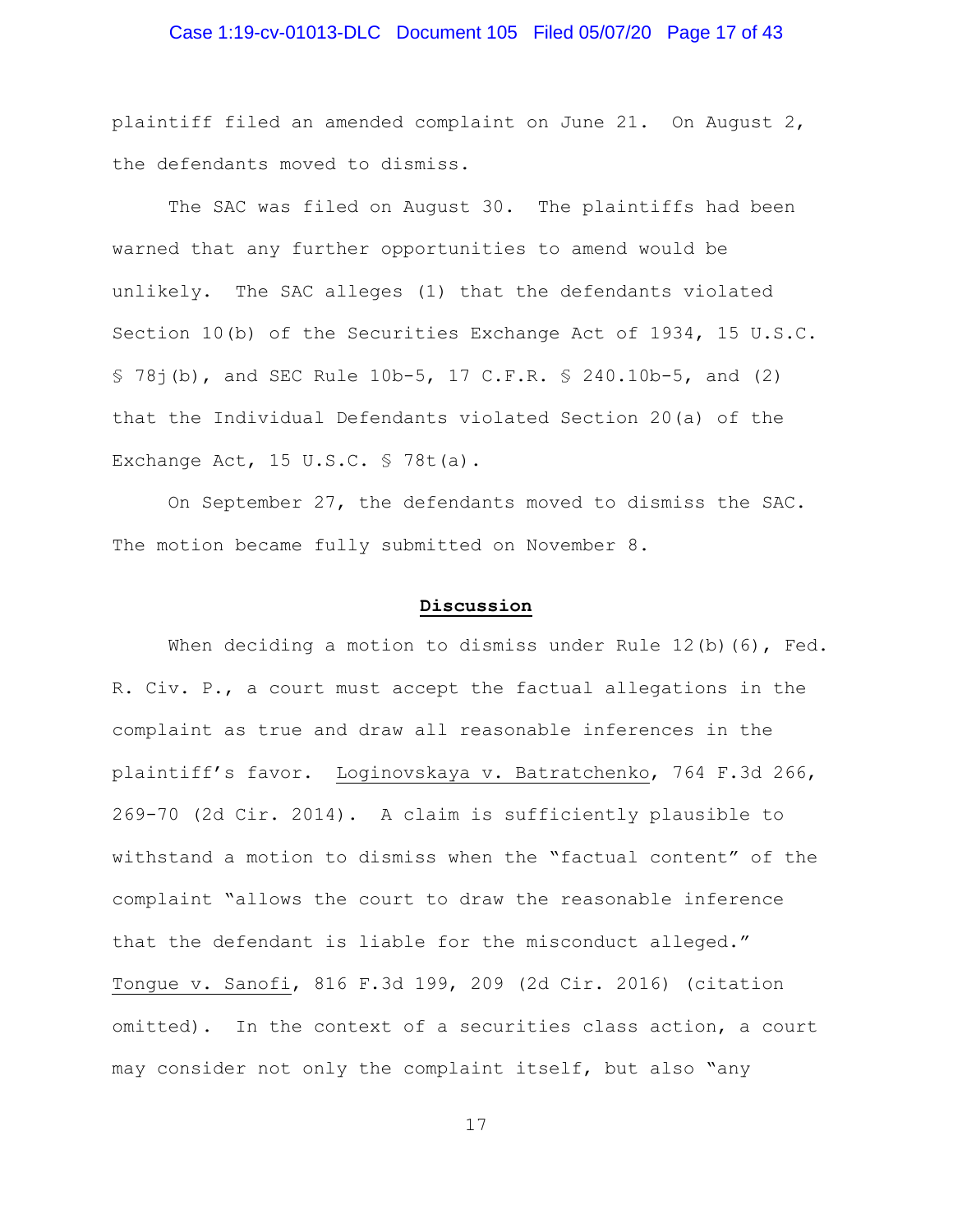## Case 1:19-cv-01013-DLC Document 105 Filed 05/07/20 Page 18 of 43

written instrument attached to the complaint, statements or documents incorporated into the complaint by reference, legally required public disclosure documents filed with the SEC, and documents possessed by or known to the plaintiff upon which it relied in bringing the suit." Id. (citation omitted).

A complaint alleging securities fraud must satisfy the heightened pleading requirements of the PSLRA and Fed. R. Civ. P. 9(b) by "stating with particularity the circumstances constituting fraud." Employees' Ret. Sys. of Gov't of the Virgin Islands v. Blanford, 794 F.3d 297, 304 (2d Cir. 2015). SEC Rule 10b-5 renders it unlawful to "make any untrue statement of a material fact or to omit to state a material fact necessary in order to make the statements made, in light of the circumstances under which they were made, not misleading . . . in connection with the purchase or sale of any security." 17 C.F.R. § 240.10b–5; see also 15 U.S.C. § 78j(b). "To avoid dismissal under . . . Rule 10b-5, a complaint must plausibly allege: (1) a material misrepresentation (or omission); (2) scienter, i.e.*,* a wrongful state of mind; (3) a connection with the purchase or sale of a security; (4) reliance; (5) economic loss; and (6) loss causation." Singh v. Cigna Corp., 918 F.3d 57, 62 (2d Cir. 2019) (citation omitted).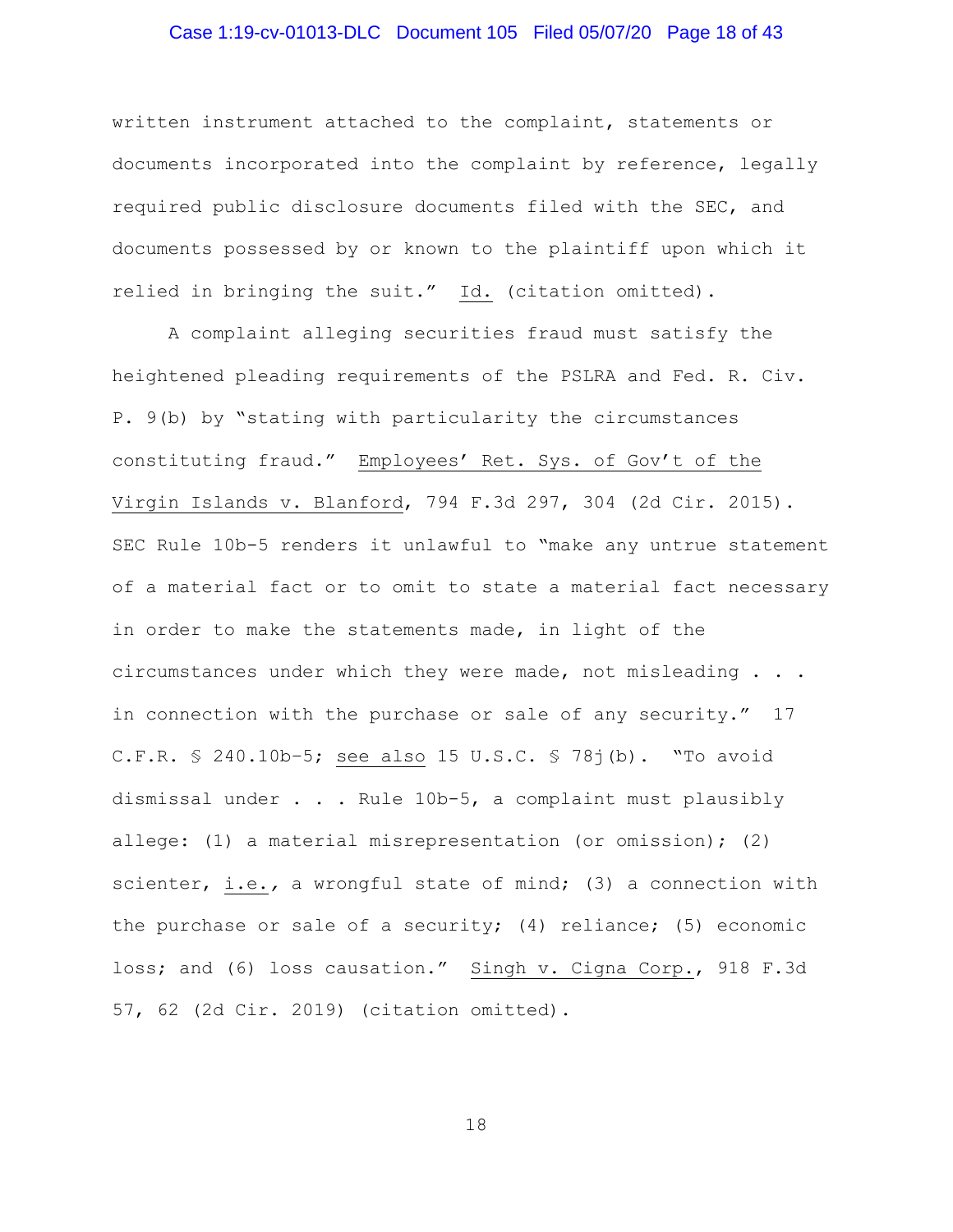## Case 1:19-cv-01013-DLC Document 105 Filed 05/07/20 Page 19 of 43

With respect to the Rule 10b-5 claim, the defendants have not challenged the adequacy of plaintiffs' allegations as to the statements' connection with the purchase or sale of a security, reliance, or economic loss. The disputed issues for the alleged violation of Rule 10b-5 are therefore whether the plaintiffs have adequately pleaded that defendants (1) made a material misrepresentation or omission (2) with scienter, (3) that caused the plaintiffs' losses. As explained below, it will only be necessary to assess whether the plaintiffs have adequately pleaded the first two of these three elements.

#### I. Applicable Law

A. Material Misrepresentations or Omissions

"An alleged misrepresentation is material if there is a substantial likelihood that a reasonable person would consider it important in deciding whether to buy or sell shares of stock." Id. at 63 (citation omitted). "The statement must also be misleading, evaluated not only by literal truth, but by context and manner of presentation." Id. (citation omitted). "Even a statement which is literally true, if susceptible to quite another interpretation by the reasonable investor, may properly be considered a material misrepresentation." Kleinman v. Elan Corp., PLC, 706 F.3d 145, 153 (2d Cir. 2013) (citation omitted). Each misleading statement must be pleaded with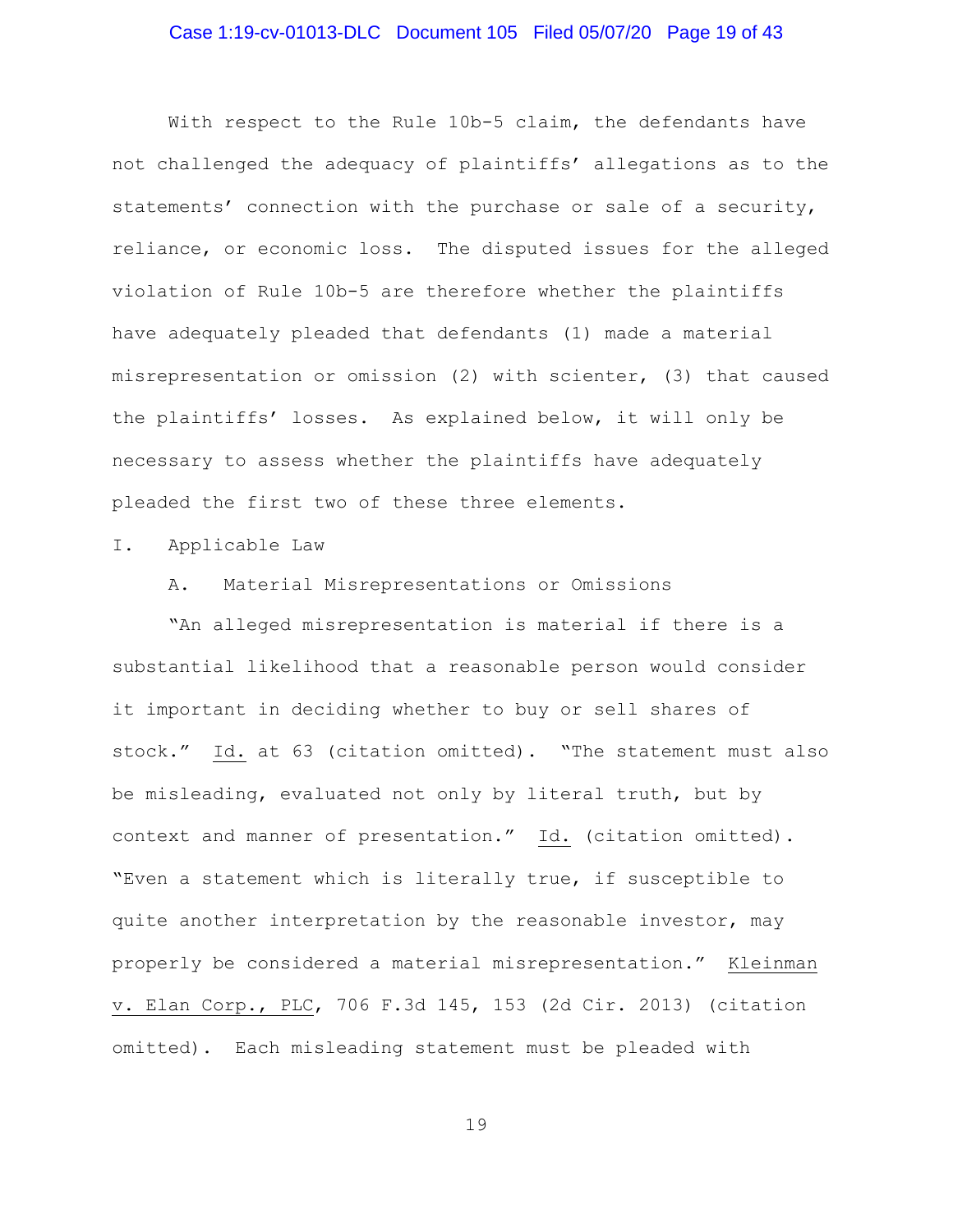#### Case 1:19-cv-01013-DLC Document 105 Filed 05/07/20 Page 20 of 43

particularity, including "the reason or reasons why the statement is misleading." 15 U.S.C. § 78u-4(b)(1); see also Blanford, 794 F.3d at 305.

Statements that are mere "puffery" cannot give rise to Rule 10b-5 liability. ECA, Local 134 IBEW Joint Pension Tr. of Chi. v. JP Morgan Chase Co., 553 F.3d 187, 206 (2d Cir. 2009). "Puffery encompasses statements that are too general to cause a reasonable investor to rely upon them, and thus cannot have misled a reasonable investor. They are statements that lack the sort of definite positive projections that might require later correction." In re Vivendi, S.A. Sec. Litig., 838 F.3d 223, 245 (2d Cir. 2016) (citation omitted). $11$ 

"Silence, absent a duty to disclose, is not misleading under Rule 10b-5." Basic Inc. v. Levinson, 485 U.S. 224, 239

<span id="page-19-0"></span><sup>11</sup> For example, the Second Circuit has held the following statements to constitute inactionable puffery: (1) the claim that Diet Coke will "not go to your waist," Geffner v. Coca-Cola Co., 928 F.3d 198, 200 (2d Cir. 2019) (per curiam); (2) the assertion that a defendant company had "established policies and procedures to comply with applicable requirements," Singh, 918 F.3d at 60, 63; (3) the assertion that a defendant had a "culture of high ethical standards, integrity, operational excellence, and customer satisfaction," SAIC, 818 F.3d at 97-98; (4) the assertion that a defendant's merger was "off to a promising start," IBEW Local Union No. 58 Pension Tr. Fund & Annuity Fund v. Royal Bank of Scotland Grp., PLC, 783 F.3d 383, 392 (2d Cir. 2015); and (5) assertions that a defendant was "optimistic" about its earnings and "expected" its product to perform well, San Leandro Emergency Med. Grp. Profit Sharing Plan v. Philip Morris Companies, Inc., 75 F.3d 801, 811 (2d Cir. 1996).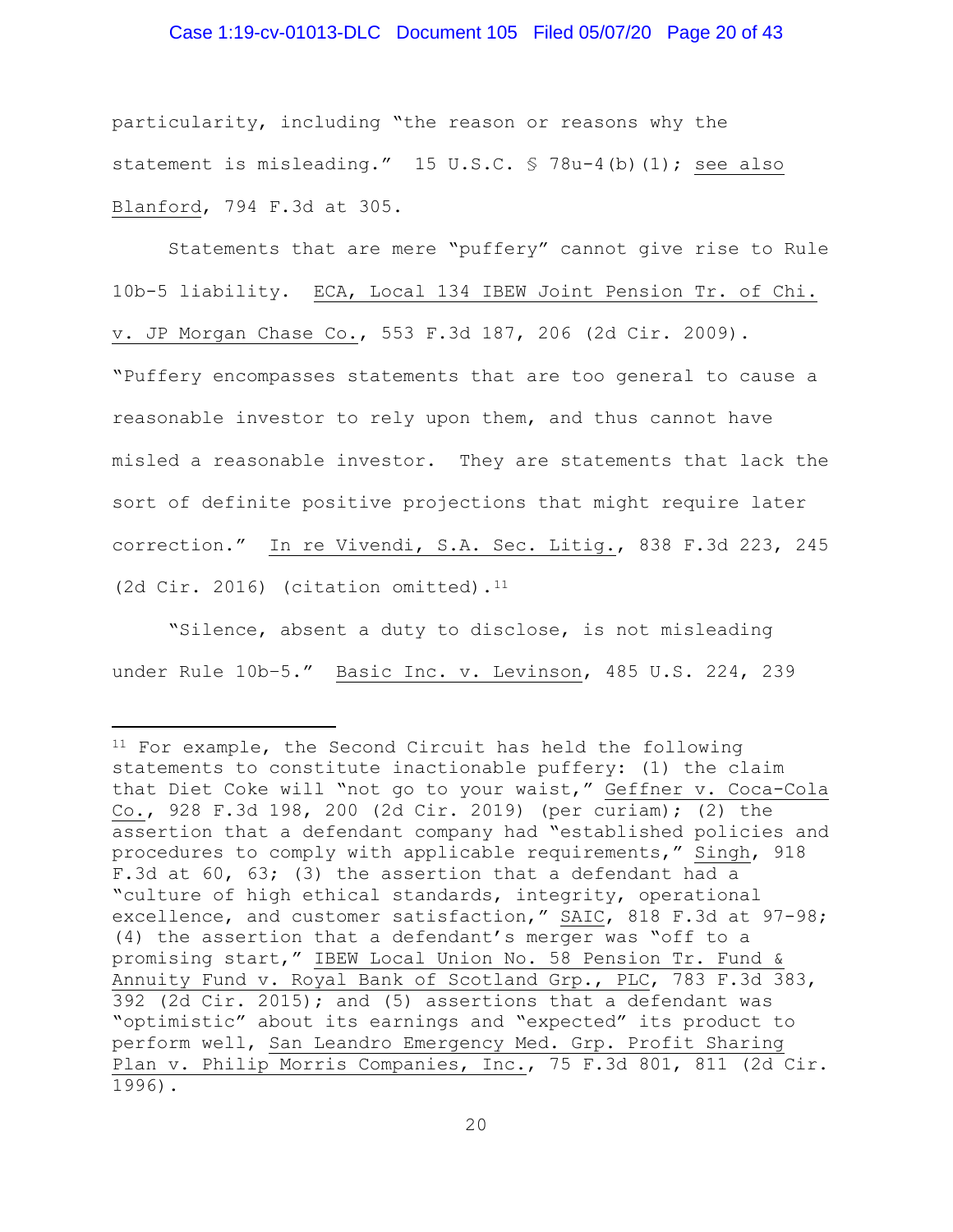## Case 1:19-cv-01013-DLC Document 105 Filed 05/07/20 Page 21 of 43

n.17 (1988). "[T]o support a finding of liability, Rule 10b–5 expressly requires an actual statement, one that is either 'untrue' outright or 'misleading' by virtue of what it omits to state." In re Vivendi, 838 F.3d at 239. "[A] complete failure to make a statement  $--$  in other words, a 'pure omission,'  $--$  is actionable under the securities laws only when the corporation is subject to a duty to disclose the omitted facts." Id. (citation omitted). "Disclosure of an item of information is not required simply because it may be relevant or of interest to a reasonable investor." Kleinman, 706 F.3d at 152–53 (citation omitted). But a duty to disclose "may arise when there is . . . a statute or regulation requiring disclosure, or a corporate statement that would otherwise be inaccurate, incomplete, or misleading." Stratte-McClure v. Morgan Stanley, 776 F.3d 94, 101 (2d Cir. 2015) (citation omitted).

B. Item 303 of SEC Regulation S-K

The SAC alleges that under SEC regulations the defendants had a duty to disclose the risks that (1) the oxidation defect would cause reduced revenues and (2) reduced cash flow would lead to a major goodwill impairment. Item 303 of SEC Regulation S-K ("Item 303") requires Forms 10-K and 10-Q to "[d]escribe any known trends or uncertainties that have had or that the registrant reasonably expects will have a material favorable or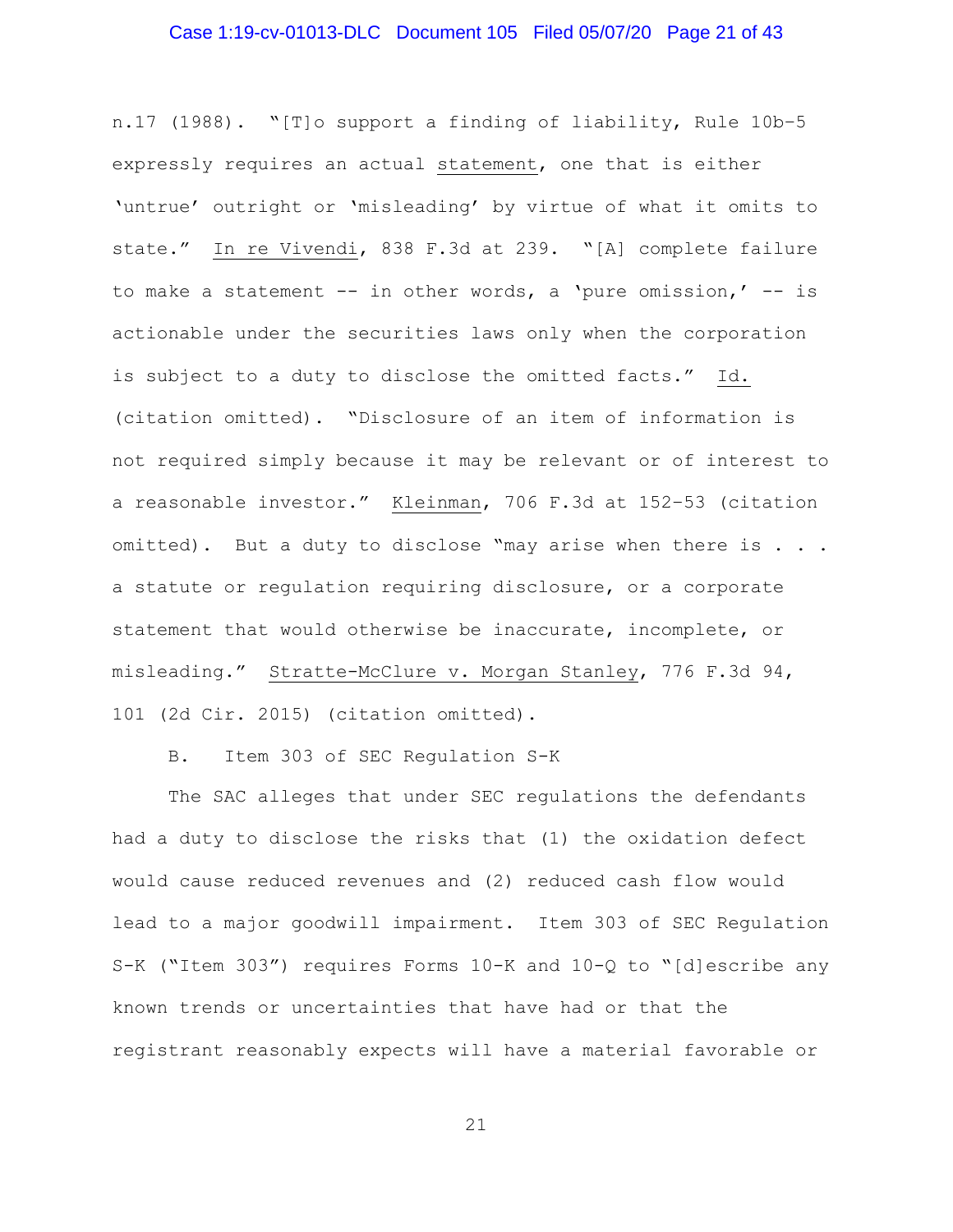## Case 1:19-cv-01013-DLC Document 105 Filed 05/07/20 Page 22 of 43

unfavorable impact on net sales or revenues or income from continuing operations." 17 C.F.R. § 229.303(a)(3)(ii).[12](#page-21-0) "Disclosure is required where the trend is both (1) known to management and (2) reasonably likely to have material effects on the registrant's financial condition or results of operations." Stadnick v. Vivint Solar, Inc., 861 F.3d 31, 39 (2d Cir. 2017) (citation omitted). A violation of Item 303 can constitute a material omission under Rule 10b-5, but plaintiffs must also sufficiently plead the other elements of such a claim, including scienter. Stratte-McClure, 776 F.3d at 103.

C. Scienter

To adequately plead scienter, the PSLRA requires plaintiffs to "state with particularity facts giving rise to a strong inference that the defendant acted with the required state of mind." Blanford, 794 F.3d at 305 (quoting 15 U.S.C. § 78u-4(b)(2)(A)). In evaluating the sufficiency of scienter allegations, courts must "tak[e] into account plausible opposing inferences and consider[] plausible, nonculpable explanations for the defendant's conduct, as well as inferences favoring the plaintiff." Id. (citation omitted).

<span id="page-21-0"></span><sup>12</sup> See also 17 C.F.R. § 229.10(a) (specifying the applicability of Regulation S-K); SEC, Form 10-K at 9 (Apr. 2020), https:// www.sec.gov/files/form10-k.pdf ("Furnish the information required by Item 303 of Regulation S-K . . . .").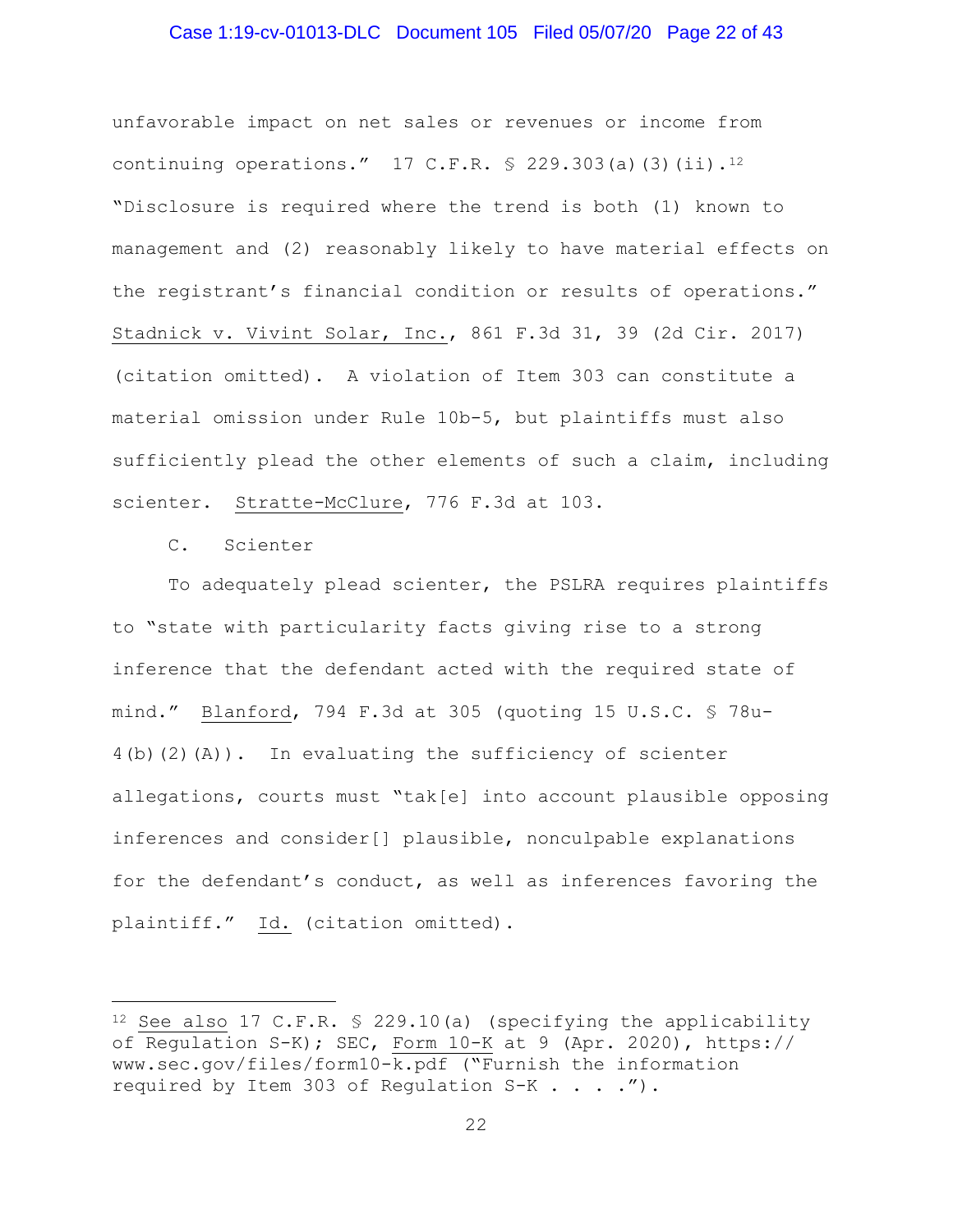"The requisite scienter can be established by alleging facts to show either (1) that defendants had the motive and opportunity to commit fraud, or (2) strong circumstantial evidence of conscious misbehavior or recklessness." ECA, 553 F.3d at 198. The "motive and opportunity" prong requires plaintiffs to "allege that [the defendant company] or its officers benefitted in some concrete and personal way from the purported fraud." Id. (citation omitted). "[T]he 'motive' showing is generally met when corporate insiders allegedly make a misrepresentation in order to sell their own shares at a profit." Id. "Motives that are common to most corporate officers, such as the desire for the corporation to appear profitable and the desire to keep stock prices high to increase officer compensation, do not constitute 'motive' for purposes of this inquiry." Id.

Alternatively, plaintiffs may allege "facts to show strong circumstantial evidence of conscious misbehavior or recklessness" by the defendants. Indiana Pub. Ret. Sys. v. SAIC, Inc., 818 F.3d 85, 96 (2d Cir. 2016) (citation omitted).

Circumstantial evidence can support an inference of scienter in a variety of ways, including where defendants (1) benefitted in a concrete and personal way from the purported fraud; (2) engaged in deliberately illegal behavior; (3) knew facts or had access to information suggesting that their public statements were not accurate; or (4) failed to check information they had a duty to monitor.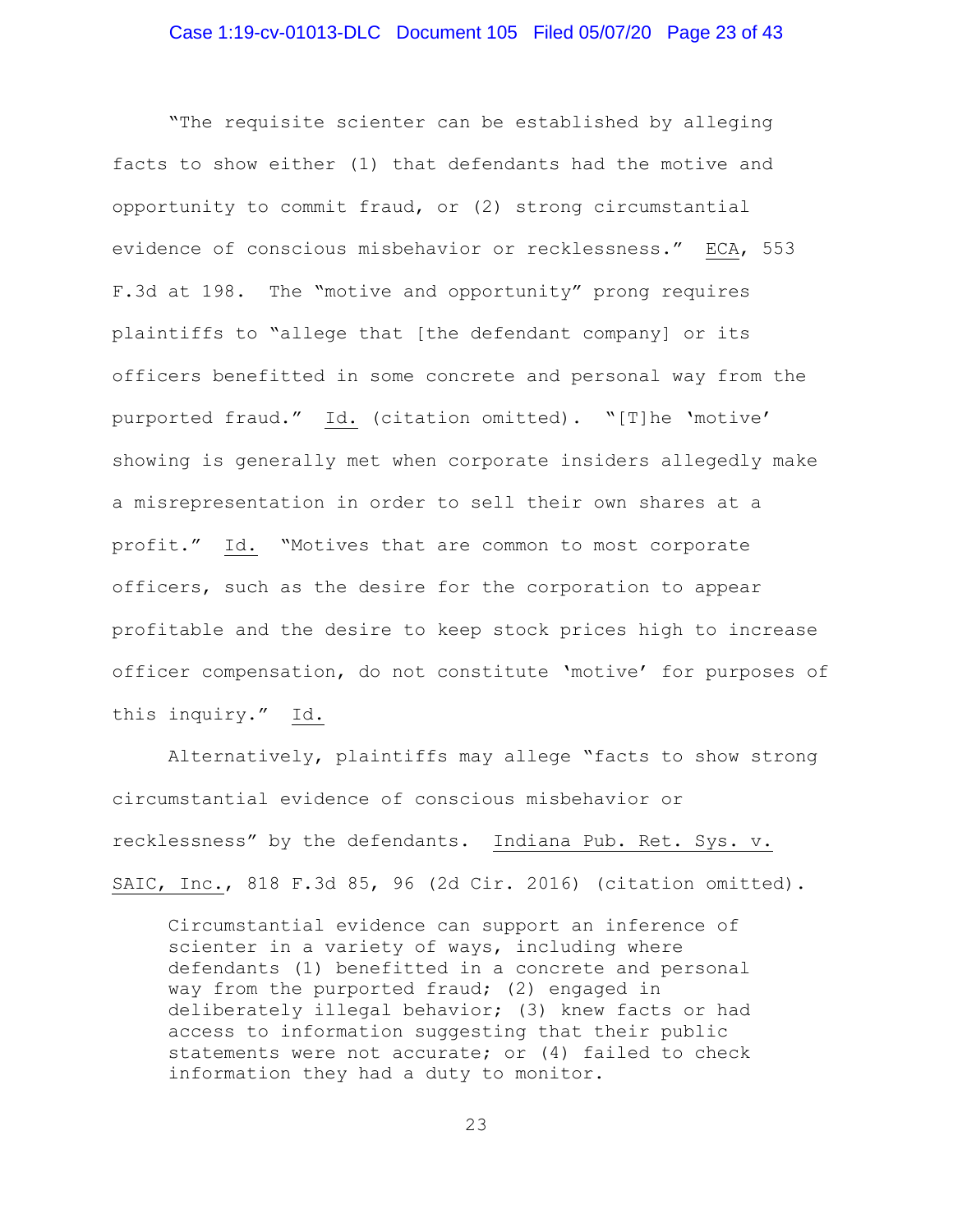# Case 1:19-cv-01013-DLC Document 105 Filed 05/07/20 Page 24 of 43

Blanford, 794 F.3d at 306 (citation omitted). "In the securities fraud context, recklessness must be conduct that is highly unreasonable, representing an extreme departure from the standards of ordinary care, not merely a heightened form of negligence." In re Advanced Battery Techs., Inc., 781 F.3d 638, 644 (2d Cir. 2015) (citation omitted). An inference of scienter is "strong" if it is "at least as likely as any plausible opposing inference." City of Pontiac Policemen's & Firemen's Ret. Sys. v. UBS AG, 752 F.3d 173, 185 (2d Cir. 2014) (citation omitted) (emphasis omitted).

"Corporate officials need not be clairvoyant" to avoid a finding of recklessness; "they are only responsible for revealing those material facts reasonably available to them." Novak v. Kasaks, 216 F.3d 300, 309 (2d Cir. 2000). "[A]s long as the public statements are consistent with reasonably available data, corporate officials need not present an overly gloomy or cautious picture of current performance and future prospects." Id. When plaintiffs have not pleaded motive on the part of corporate officers, "the strength of the circumstantial allegations must be correspondingly greater." ECA, 553 F.3d at 198-99. Where plaintiffs "rely solely on the [d]efendants' alleged conscious misbehavior or recklessness," they must adequately plead "conscious recklessness -- i.e., a state of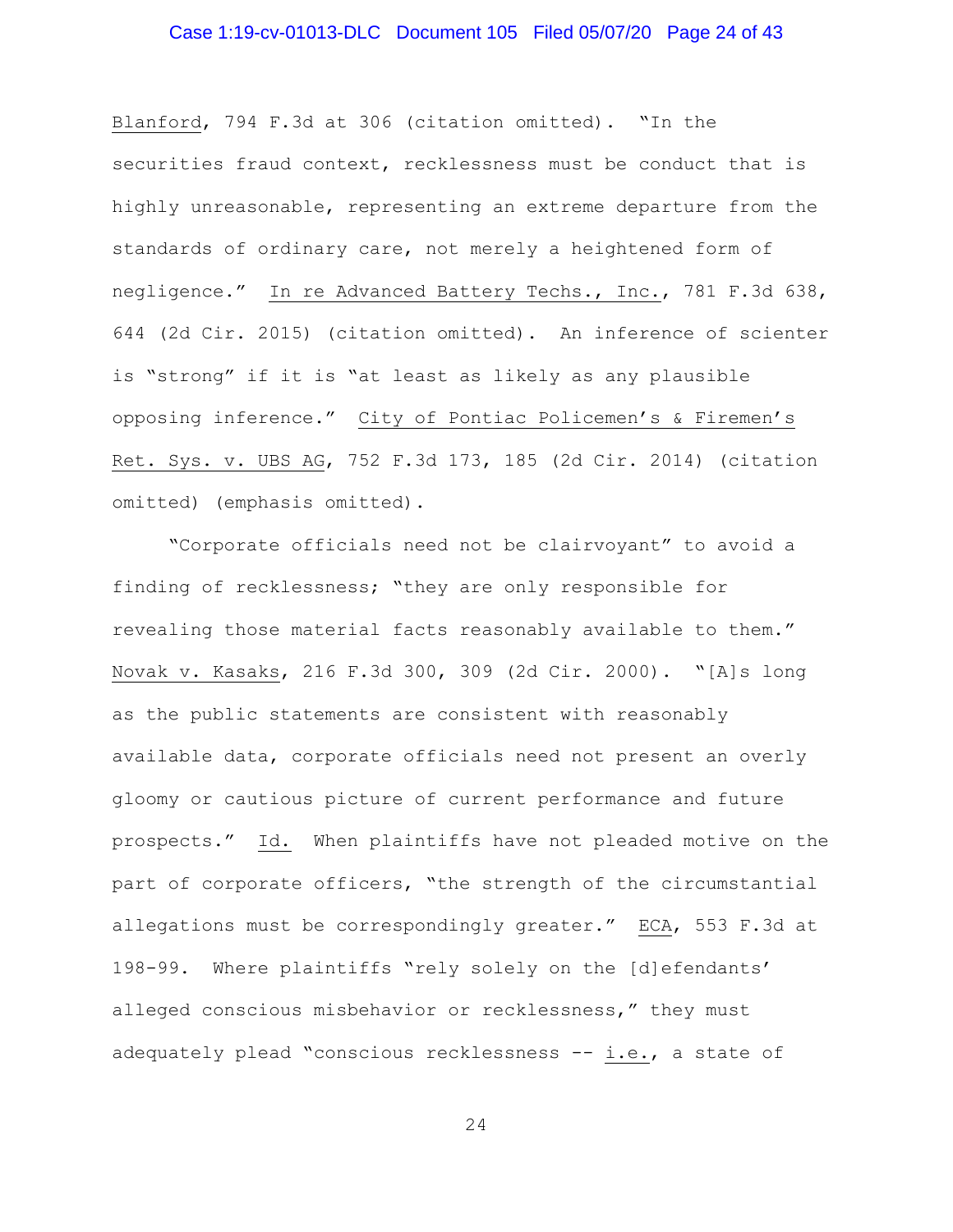## Case 1:19-cv-01013-DLC Document 105 Filed 05/07/20 Page 25 of 43

mind approximating actual intent, and not merely a heightened form of negligence." Stratte-McClure, 776 F.3d at 106 (citation omitted).

II. Defendants' Statements and Omissions Concerning the HA Turbine

The SAC contends that thirteen statements by GE or one of the Individual Defendants on behalf of GE, made in the roughly ten months between December 2, 2017 and September 28, 2018, about the HA turbine were false and misleading. The SAC does not adequately plead a material misrepresentation as to any of the statements. While it is assumed that GE had a duty to disclose, pursuant to Item 303, that the oxidation issue was reasonably expected to have a material impact on GE's revenues, the SAC fails to adequately plead scienter with respect to that omission.

A. Material Misrepresentations and Omissions

The SAC does not adequately plead that GE's statements concerning the HA turbine were materially misleading or false. Many of the statements were too general to constitute representations that an investor could reasonably rely upon. Others were statements of opinion for which the SAC has not provided sufficient grounds to suggest that they were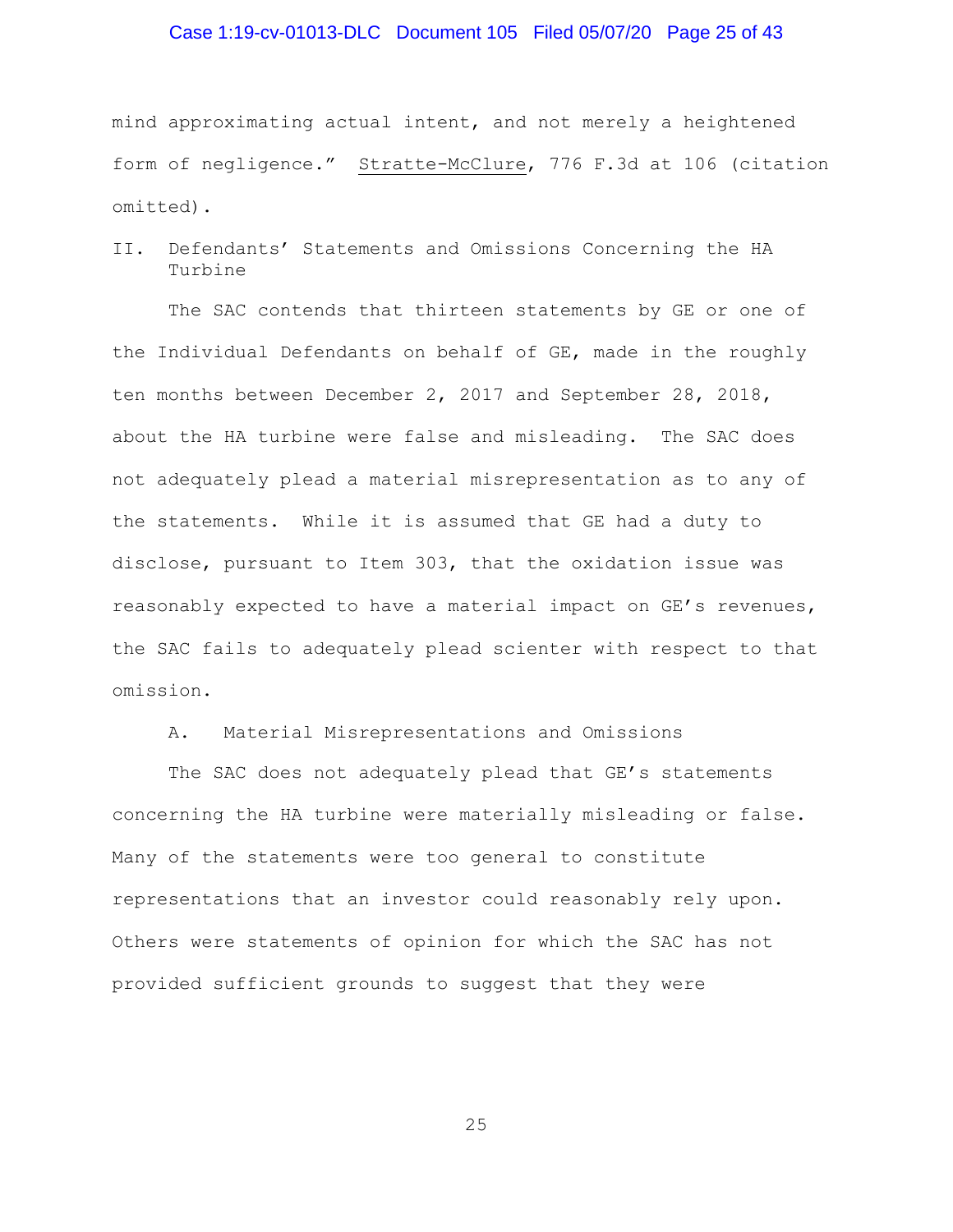## Case 1:19-cv-01013-DLC Document 105 Filed 05/07/20 Page 26 of 43

actionable. $13$  And still others would have been understood as glossy statements of praise for the company or its products and not as representations of fact. The thirteen statements on which the SAC relies to plead a claim that the defendants made a false or misleading statement about the HA Turbine are the following.

On the first day of the Class Period, December 4, 2017, GE issued a press release advertising that the HA was "available at more than 64 percent efficiency," and had "been successfully tested at full-load and full-speed." The SAC does not take issue with the accuracy of either of these factual statements. The SAC asserts instead that these statements misleadingly suggested that the HA technology was "successful and without substantial problems." A reasonable investor would not understand these factual statements to be broader than they were or to constitute a guarantee of success. The press release also described the HA as "a proven technology" with over seventy orders from customers located across the world. The SAC asserts that this statement is misleading since it omitted any reference to the blade oxidation problem or the fact that GE was working on the oxidation issue with customers. Advising the public on

<span id="page-25-0"></span><sup>&</sup>lt;sup>13</sup> A description of the law that applies to statements of opinion is given in section [III.A,](#page-35-0) infra.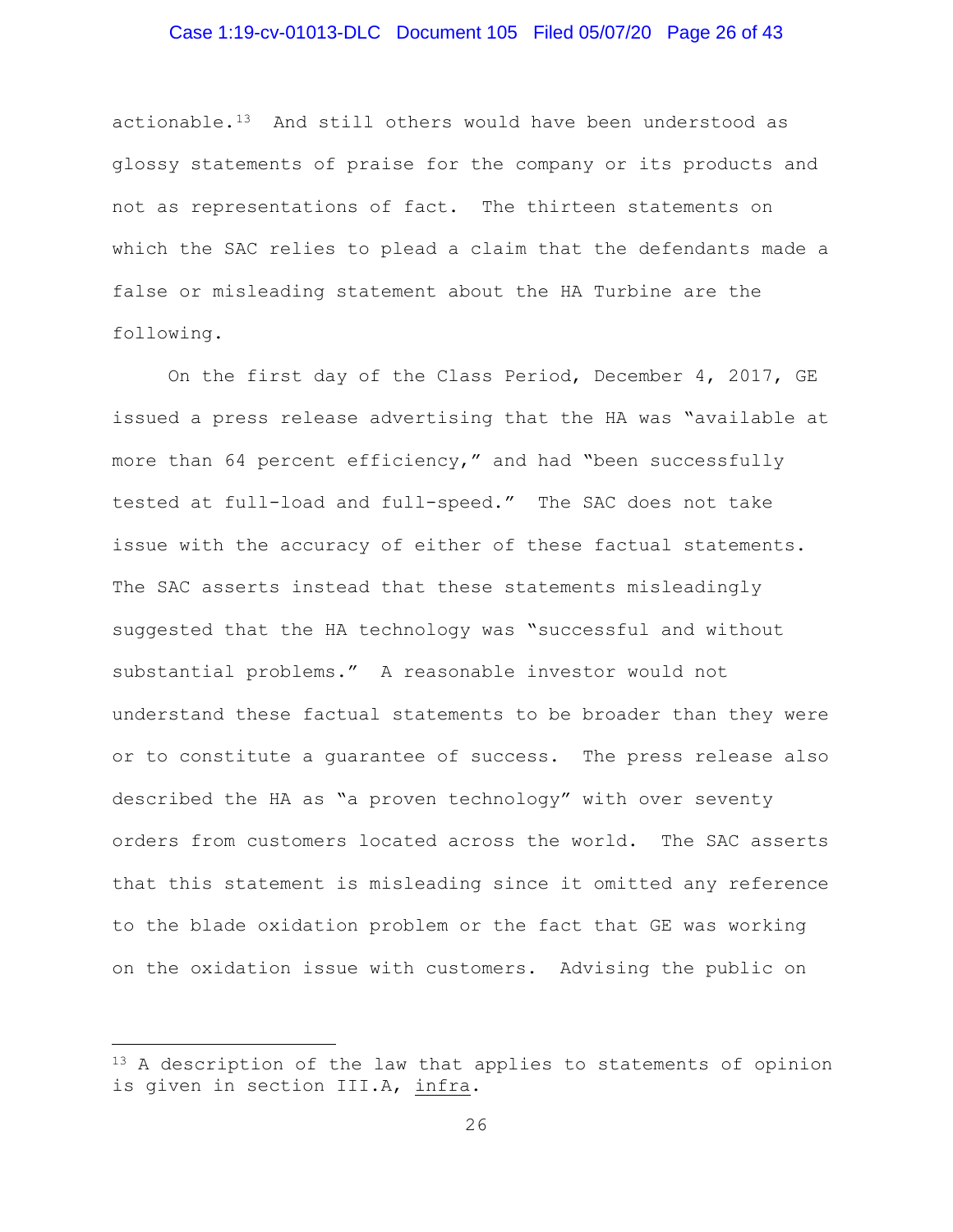## Case 1:19-cv-01013-DLC Document 105 Filed 05/07/20 Page 27 of 43

the status of orders, or referring generally to the HA technology as proven, was not misleading for its failure to describe as well the company's plans for addressing the oxidation issue.

On December 27, 2017, GE made a statement to Reuters that "every commercial HA site today is demonstrating exceptional performance levels for both output and efficiency."[14](#page-26-0) On January 3, 2018, a GE employee was quoted as saying that "the company also is innovating with advances in cooling and sealing, improved aerodynamics, and the use of materials and coatings designed for use in higher temperatures, including ceramic material composites." On March 28, Stokes was quoted as saying that "HA technology enables the power plant of the future, delivering unprecedented levels of efficiency and reliability." On June 26, GE held a "company update" call with analysts. During the call Flannery, then GE's Chairman and CEO, said that GE's Power business was "a fundamentally strong franchise with leading technology." Flannery added that GE had "approximately 7,000 gas turbines" and "a 20-year plus track record that demonstrates we can improve output, reliability and performance of those assets when we service them." On September 12, GE

<span id="page-26-0"></span><sup>&</sup>lt;sup>14</sup> This is a statement of opinion, and the SAC does not plead particular facts that rendered it misleading.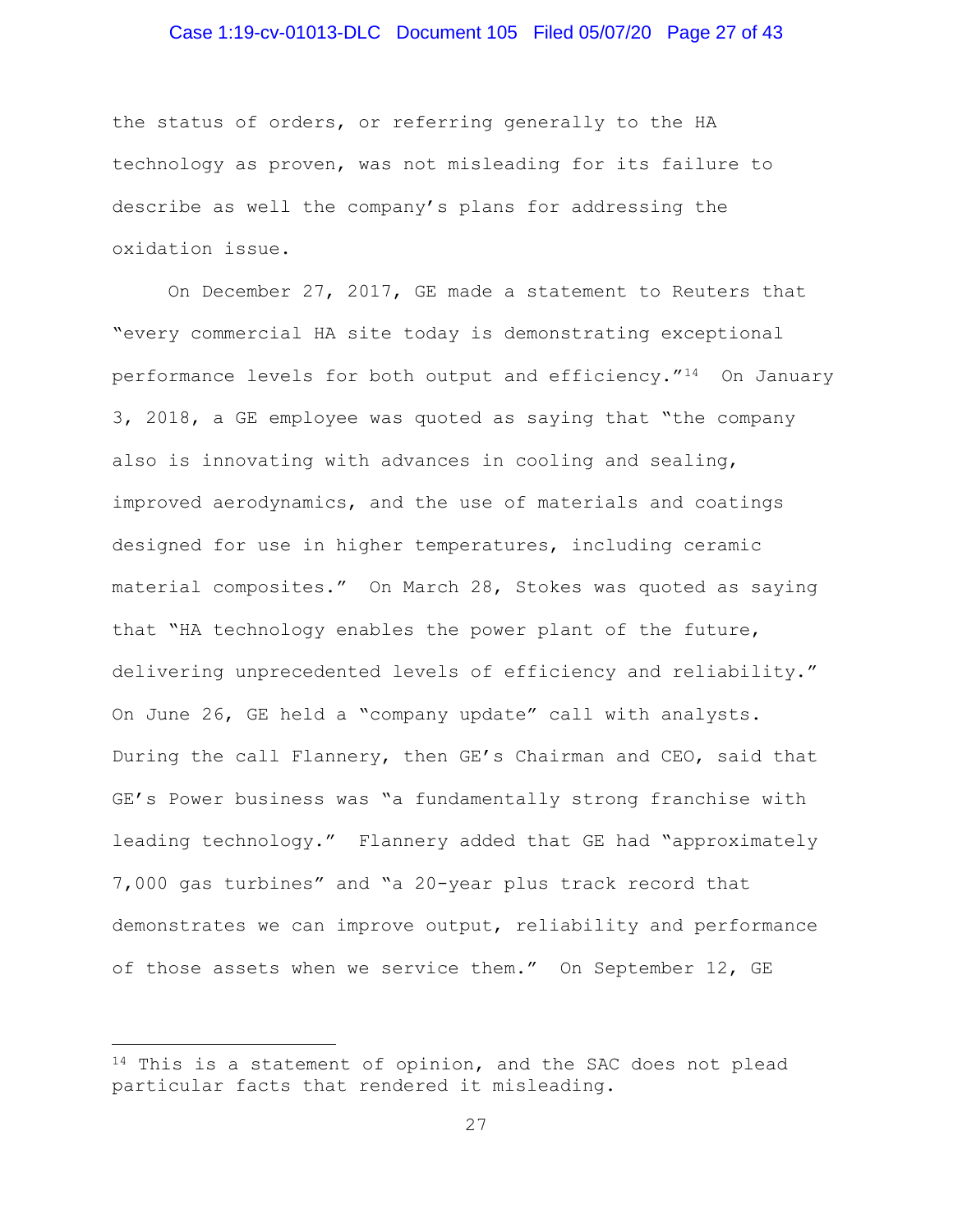## Case 1:19-cv-01013-DLC Document 105 Filed 05/07/20 Page 28 of 43

issued a press release touting the selection of its "industry leading HA gas turbine technology" for a plant in Ohio. The press release also stated that the HA fleet had achieved "more than 175,000 operating hours" and that the HA had received an engineering award in 2017. None of these statements is actionable, based on the principles recited above.

Following disclosure that an oxidation problem had affected the HA blades in a turbine at the Exelon facility in September 2018, GE made a number of statements regarding the problem. On September 20, defendant Chuck Nugent -- then GE's Gas Power Systems CEO -- gave an interview in which he addressed the oxidation issue, saying that "the concerns were overblown" and "the turbine's performance has been highly reliable." He further opined, "I am confident this is not a significant issue from a customer perspective." The SAC does not provide a basis to find that these statements of opinion were misleading. On September 21, a GE spokesperson disclosed that oxidation was expected to affect the HA fleet. He added, "We have identified the solution and have a plan in place, and we have been proactively working with customers on a case-by-case basis to address any impacted unit. We expect the Exelon unit to return to service soon." The same day, Stokes made a statement that GE was "working proactively with . . . customers on a case-by-case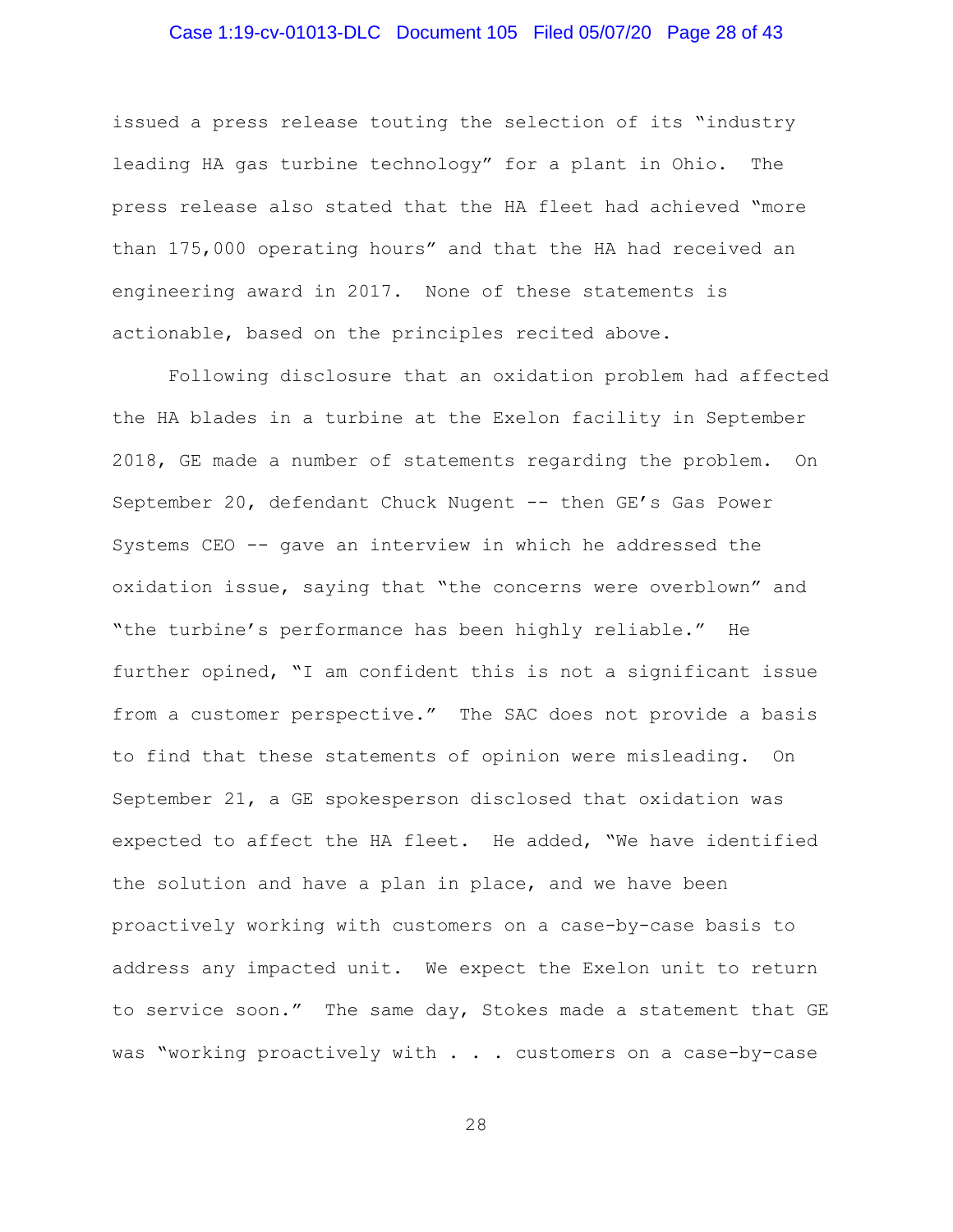## Case 1:19-cv-01013-DLC Document 105 Filed 05/07/20 Page 29 of 43

basis to quickly return impacted units to service and mitigate any future issues." He added that "developing and launching products at this scale and complexity involves fine-tuning and adjusting the technology." Again, the SAC has not adequately alleged that these statements were false or misleading.

Only four of the statements on which the SAC relies require any detailed discussion. The first three are various statements that defendants made concerning the HA turbine's performance goals or guarantees. On January 24, 2018, GE held an earnings call. During the call, Stokes asserted that the "HA gas turbine technology" was "operating in line with performance guarantees." He noted that there were 23 HA turbines in operation and said that "all of the units" were "performing to specifications and guarantees." The plaintiff argues that this was false because GE knew that the oxidation problem shortened the lifespan of the blades and required inspection and replacement, which could force power plants to shut down prematurely. While the SAC adequately pleads that GE knew of the oxidation issue with blades for turbines since 2017, <sup>[15](#page-28-0)</sup> it does not describe the HA turbine specifications or performance guarantees, identify how

<span id="page-28-0"></span><sup>&</sup>lt;sup>15</sup> In 2015, a 9FB turbine blade broke after 22,000 hours of use, even though it was not due to be serviced until after 25,000 hours of use. As already recited, during 2017, GE was inspecting HA turbine blades for oxidation problems and replacing them as necessary.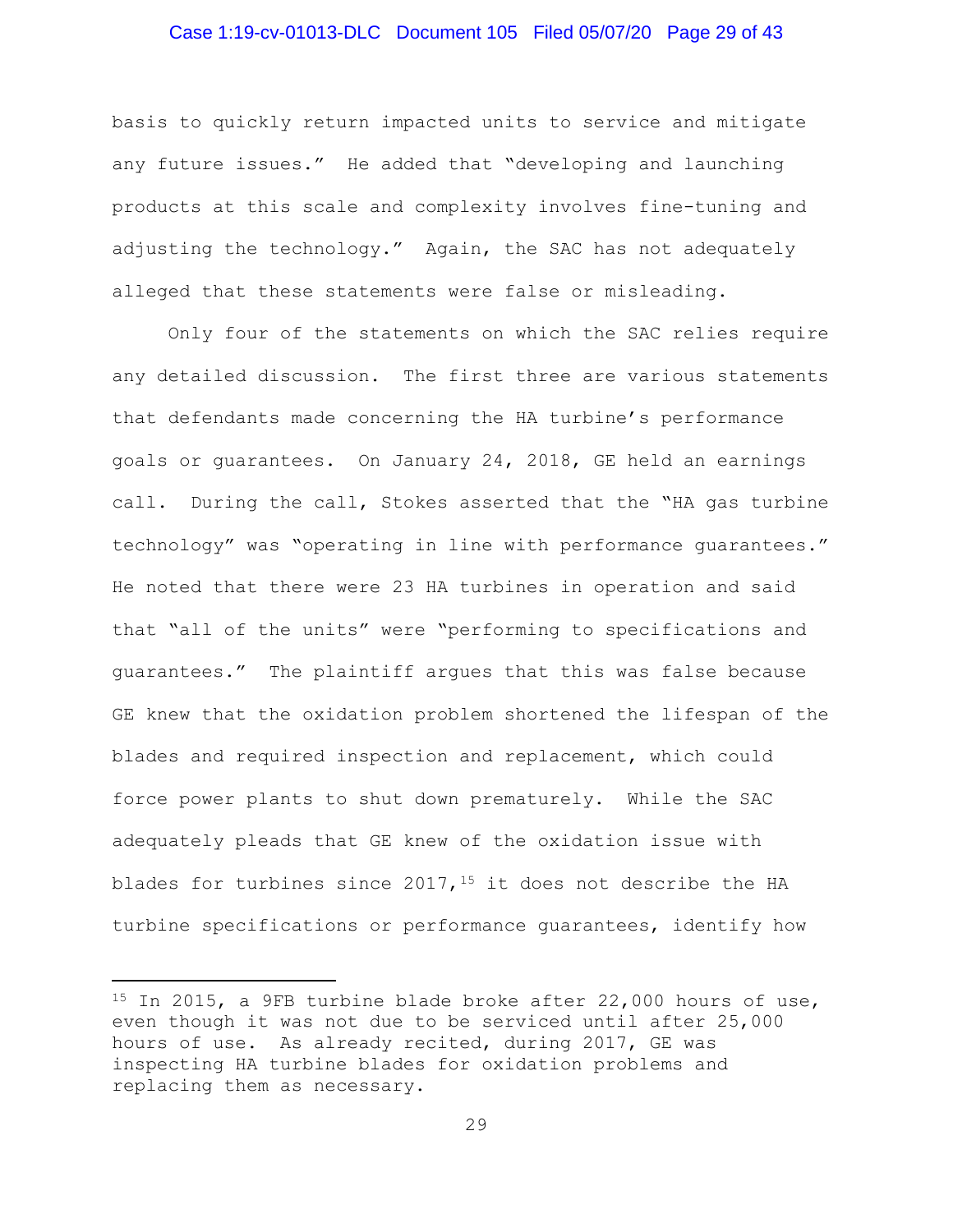## Case 1:19-cv-01013-DLC Document 105 Filed 05/07/20 Page 30 of 43

they were impacted by the oxidation issue, or adequately plead that at any time GE understood that the oxidation problem would prevent the HA turbines from performing to those contractual specifications or would cause a breach in the guarantees GE issued with those turbines.

On September 19, Stokes wrote in the wake of the Exelon blade failure, "The minor adjustments that we need to make do not make the HA any less of a record setting turbine -- they are meeting -- and in many cases exceeding -- their performance goals at every customer site today." On September 28, defendants Chuck Nugent and Scott Strazik published a LinkedIn post repeating the assertion that the HA turbine was "meeting - and in many cases exceeding -- performance goals at every customer site today." As with the January 24 statement, the SAC fails to plead with particularity any performance goals for the HA turbine that GE failed to meet as of September 2018 due to blade oxidation.

Nugent and Strazik's post gave the following description of the problem that had caused the Exelon plant shutdowns: "The issue involves oxidation that could cause distress on 9FB and HA gas turbine Stage 1 Blades (S1B)." The plaintiffs contend that it was misleading to suggest that oxidation "could cause distress" when such distress was more than a mere possibility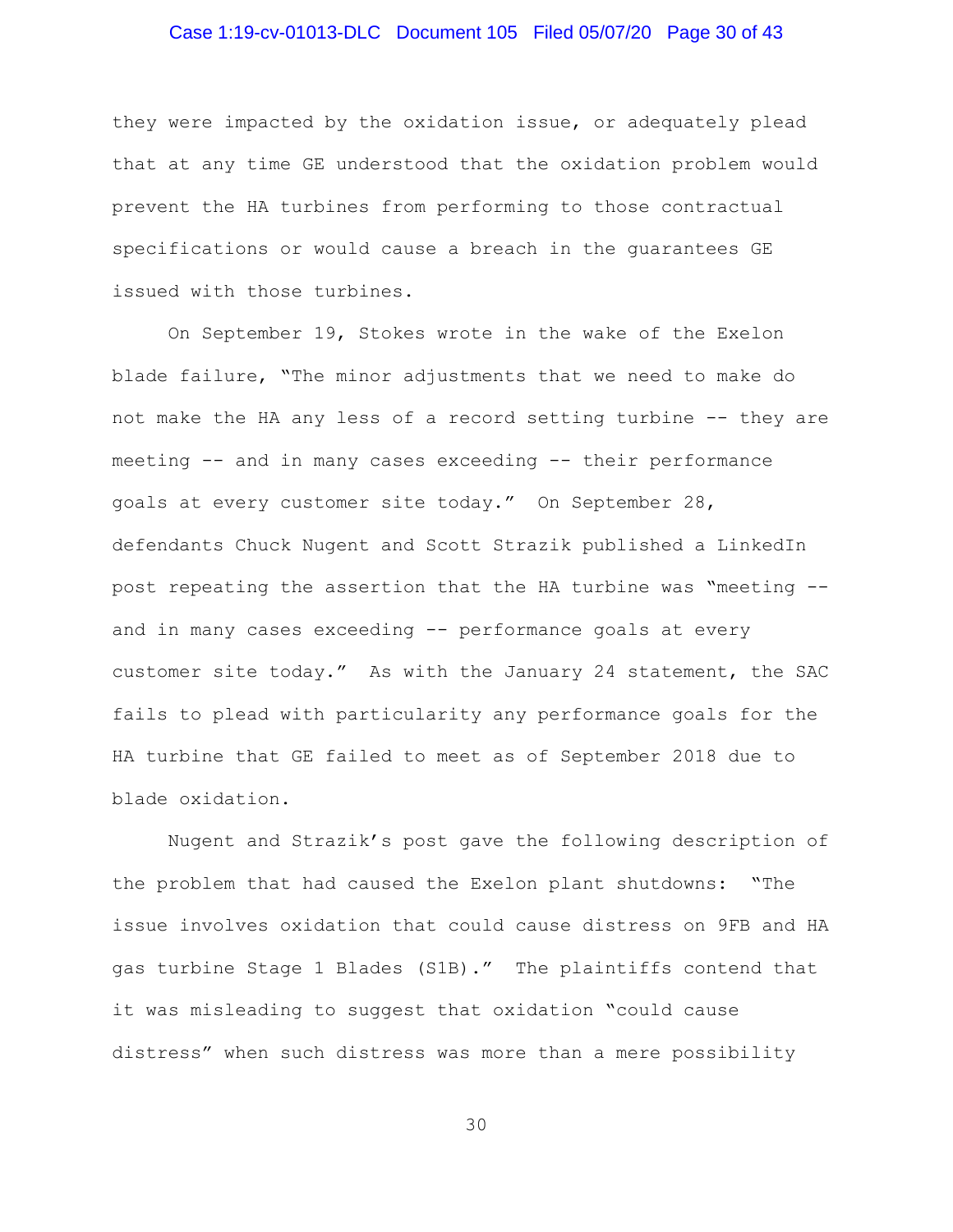#### Case 1:19-cv-01013-DLC Document 105 Filed 05/07/20 Page 31 of 43

and had already occurred. Again, in context, no reader could have been misled by this admission by GE. The article was prompted by the failure of a blade at the Exelon facility and GE was not suggesting, when its statements are read in context, that this was a failure which might or might not ever occur.

The SAC alleges one final statement that plaintiffs argue was materially misleading and on which they place particular emphasis in opposing this motion to dismiss. On September 20, Reuters published an article that read, in relevant part:

General Electric Co. <GE.N> said on Thursday that four of its new flagship power turbines in the United States have been shut down due to an "oxidation issue" and warned it expects the problem to affect more of the 51 units it has shipped, sending shares lower.

The giant machines form the beating heart of billiondollar electricity plants around the world. Analysts consider GE's success with the new turbines, known as the HA class, critical to rescuing its power division from a steep decline in sales and profits.

"The issue, if not quickly resolved, could hurt GE's turbine brand image and market share," Jim Corridore, an analyst at CFRA, said in a note, cutting his price target to \$14 from \$15.

GE stock was down 3 percent at \$12.49 on the New York Stock Exchange.

The problem was first discovered on turbine blades in a natural gas-fueled turbine operated by Exelon Corp <EXC.N> in Texas a few weeks ago, GE told Reuters.

The problem forced Exelon to shut down one turbine. Exelon said it shut down its three other units as a precaution.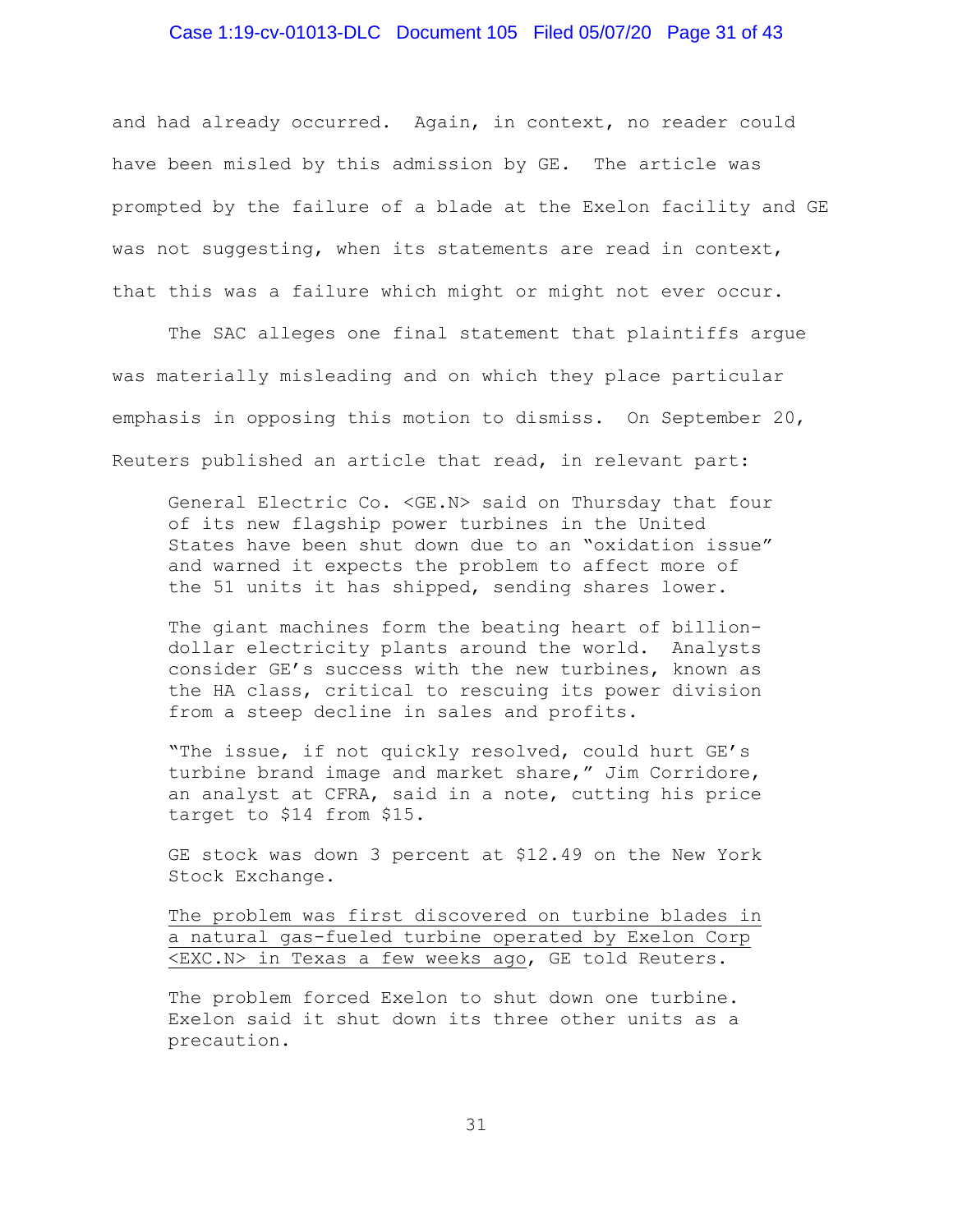GE and Exelon said they expect the turbines to return to service soon. Neither company provided details about the oxidation or how it led to the shutdowns.

GE is working with other customers "to address any impacted unit," GE spokesman Chris Shigas said, adding that 10 other HA turbines in the United States were still operating.

But, he added, "We expect the same issue will impact other HA units."

\*\*\*

GE Power Chief Executive Officer Russell Stokes first mentioned the problem at the bottom of a post on its LinkedIn internet page on Wednesday, without identifying the plant or providing details.

"The minor adjustments that we need to make do not make the HA any less of a record setting turbine - they are meeting  $--$  and in many cases exceeding  $-$ their performance goals at every customer site today," Stokes wrote.

(Emphasis supplied.)

Plaintiffs argue that the underlined statements were false for essentially two reasons. They first argue that GE falsely stated that it "first discovered" the oxidation problem with blades a "few weeks ago" when GE had known of the oxidation problem since 2017. Since this is not a statement issued by GE, but a press report about an interview, it is particularly important to read the statement at issue with care and in context. Read in that way, the reference to a "few weeks ago" refers to the discovery of the breakdown at Exelon. For instance, the lede of the article indicates that it is about the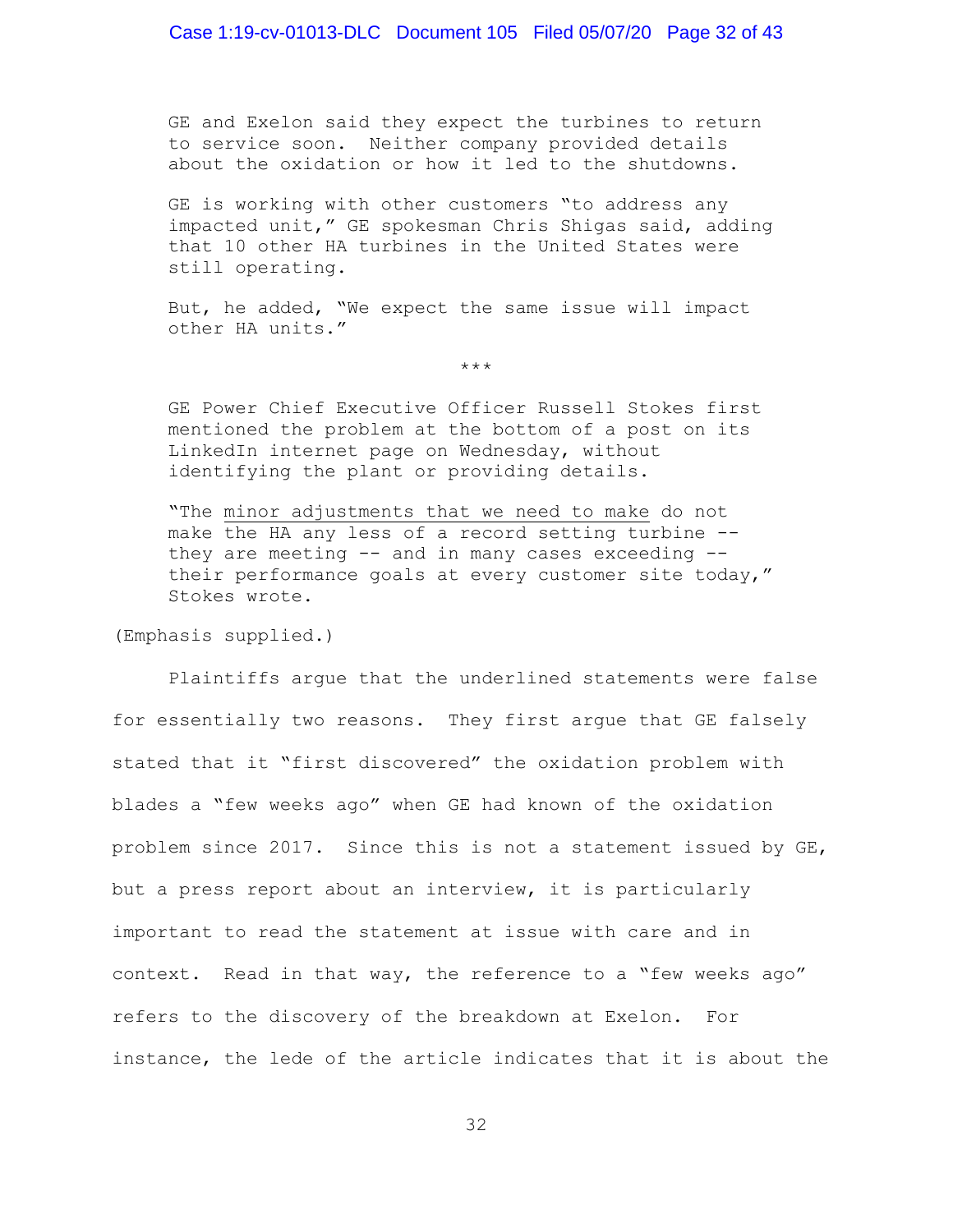## Case 1:19-cv-01013-DLC Document 105 Filed 05/07/20 Page 33 of 43

shutdown of turbines at the Exelon facility. In the key passage, GE explains that it first learned about the problem with the Exelon blades "a few weeks ago." In the sentences that follow, the focus continues to be on what had happened at Exelon and when the Exelon facility would return to operation. The reporter adds that neither GE nor Exelon provided details about the oxidation issue, further undermining the plaintiffs' effort to read the highlighted passage as a broader statement about the history of the oxidation issue generally.

The plaintiffs next argue that it was misleading for GE to characterize the problem as requiring only **"**minor" adjustments since GE was forced "at significant expense to extend its warranty coverage. $16$  They describe that expense as amounting to a \$200 million charge that GE recorded in the third quarter of 2018**.** Characterizing a problem as minor reflects the use of judgment and is not, read in context, a factual assertion. Indeed, the expense for the extension of warranty coverage, as reported by the SAC, was relatively minor when compared to GE Power's \$5.7 billion in revenues that quarter.

<span id="page-32-0"></span><sup>&</sup>lt;sup>16</sup> As the Reuters article indicates, this reference to minor adjustments was first made in a September 19 statement by Stokes. It therefore additionally appears in this Opinion in the discussion of that September 19 statement.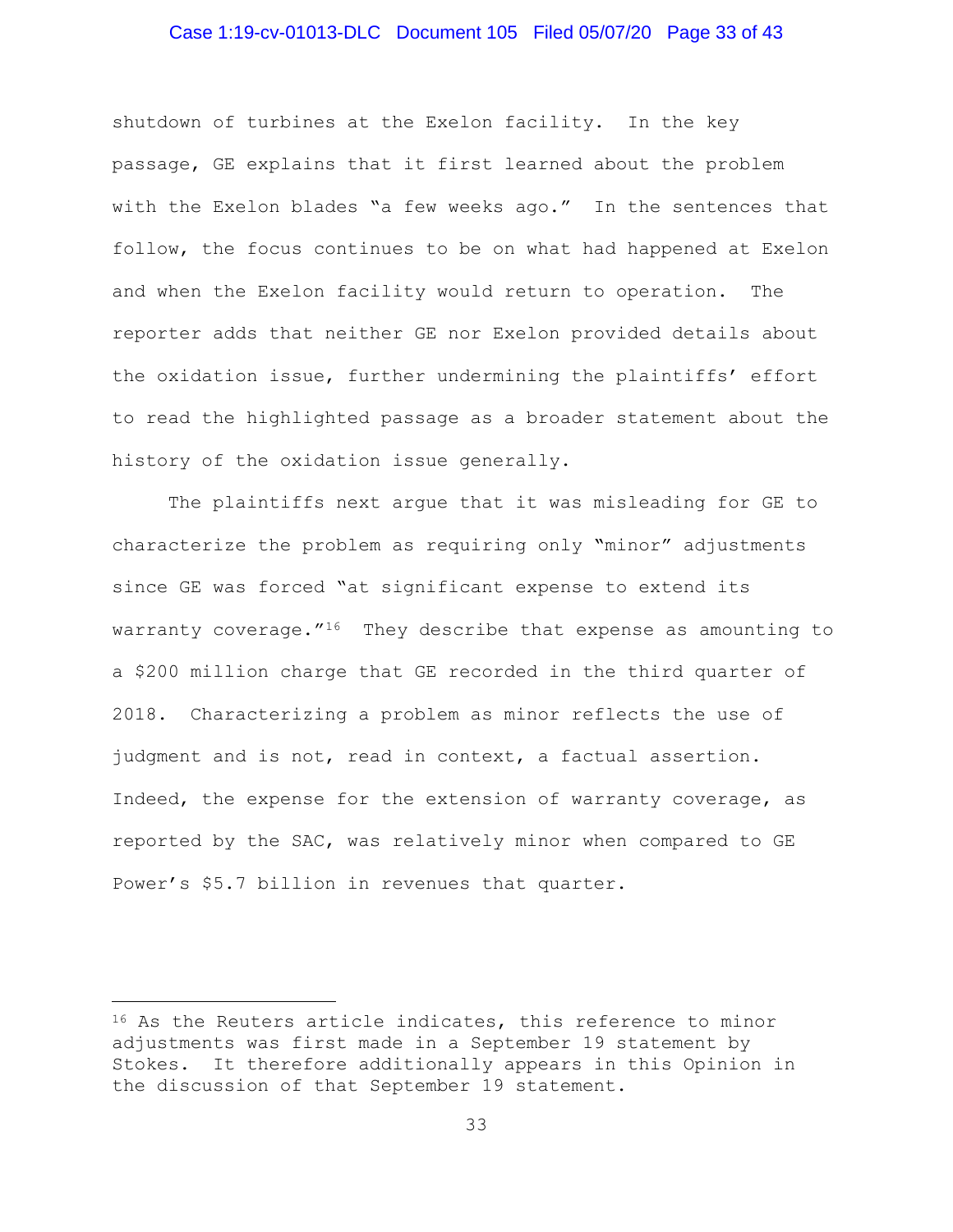## Case 1:19-cv-01013-DLC Document 105 Filed 05/07/20 Page 34 of 43

In addition to these thirteen allegedly false and misleading statements, the SAC also asserts that there was a material omission from GE's SEC filings, beginning with its February 23, 2018 Form 10-K. The SAC asserts that GE had an obligation under Item 303 to report the risk that the oxidation defect might have a material impact on its revenue. It will be assumed for purposes of this Opinion that the SAC has adequately pleaded a material omission in this regard.

B. Scienter

The SAC does not plead the requisite strong inference of scienter as to any Item 303 omission. To state a claim under Item 303, plaintiffs must plead a strong inference that the defendants "were at least consciously reckless regarding whether their failure to provide adequate Item 303 disclosures . . . would mislead investors about material facts." Stratte-McClure, 776 F.3d at 106**. "**The requisite 'strong inference' of scienter is one which is at least as likely as any plausible opposing inference." City of Pontiac Policemen's & Firemen's Ret. Sys., 752 F.3d at 185 (citation omitted). Here, the non-culpable inference offered by the defendants is decidedly more plausible. It is described in the very press reports on which the SAC relies.Well before the Exelon blade failure, GE had identified the oxidation problem and what it believed to be a solution for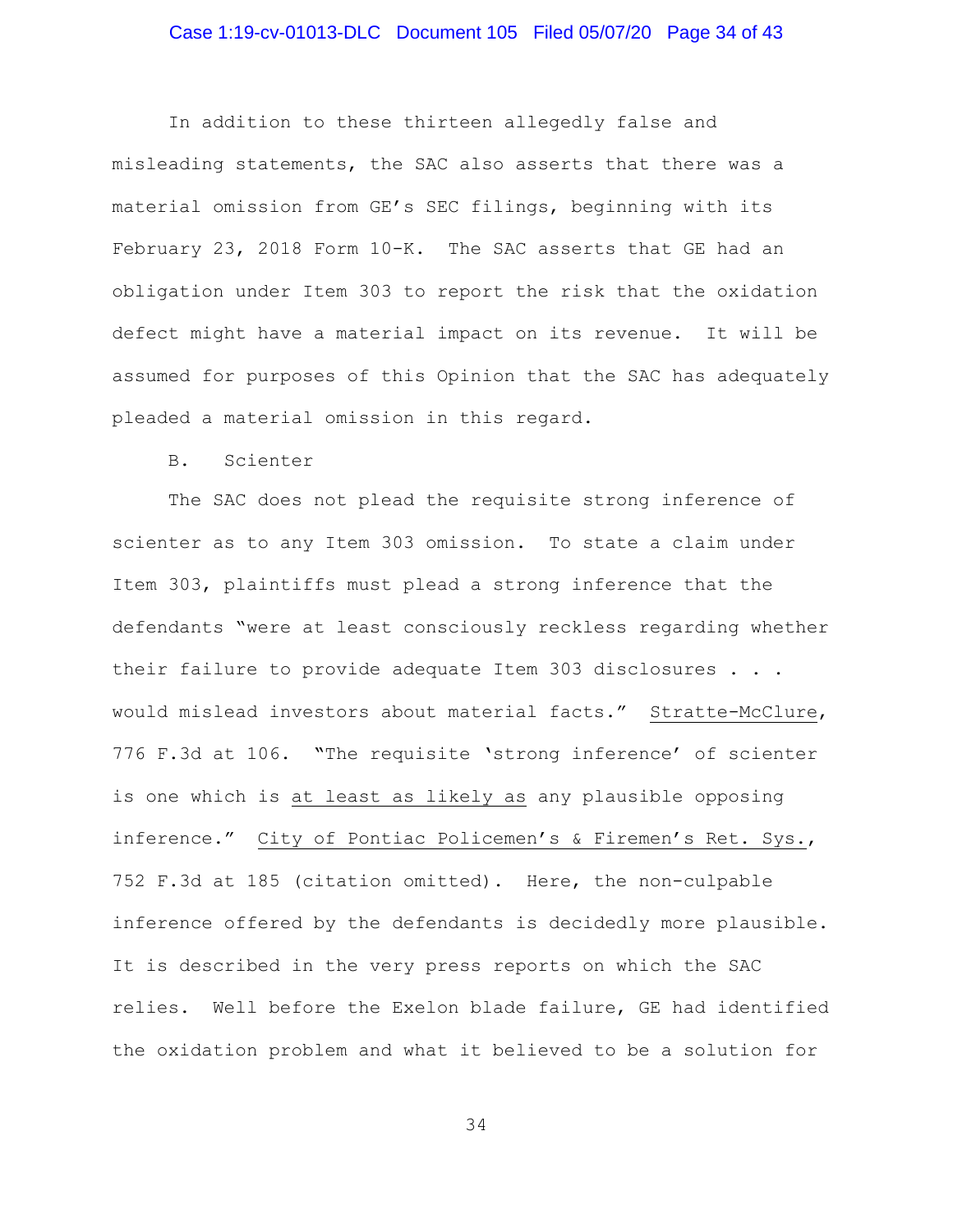## Case 1:19-cv-01013-DLC Document 105 Filed 05/07/20 Page 35 of 43

that problem. It was rolling out replacement blades, a solution it believed would be sufficient to avert a material impact on the company's financial condition. Indeed, the SAC makes no particularized scienter allegations supporting the duty to disclose under Item 303. Cf. Stratte-McClure, 776 F.3d at 106- 07 (finding allegations that a defendant company was internally evaluating a risk insufficient to plead scienter for failure to disclose that risk under Item 303). And the brief in opposition to this motion has no developed discussion of the adequacy of the pleading of scienter regarding the alleged Item 303 omission.

III. Defendants' Statements Concerning GE's Power Segment Goodwill

GE took a goodwill impairment of \$22 billion on October 30, 2018 in its Form 10-Q. This was a mammoth write-off. Its unprecedented scale caused the GE stock price to fall by 8.78% and the federal government to open criminal and civil investigations of GE. The plaintiffs argue that GE was "severely reckless" in not taking that impairment earlier. In particular, they argue that GE should have recognized by at least the first quarter of 2018 that its recording of \$17 billion in goodwill from the acquisition of Alstom, which it had purchased for only \$10 billion, was excessive and that the anticipated synergies from the acquisition would not be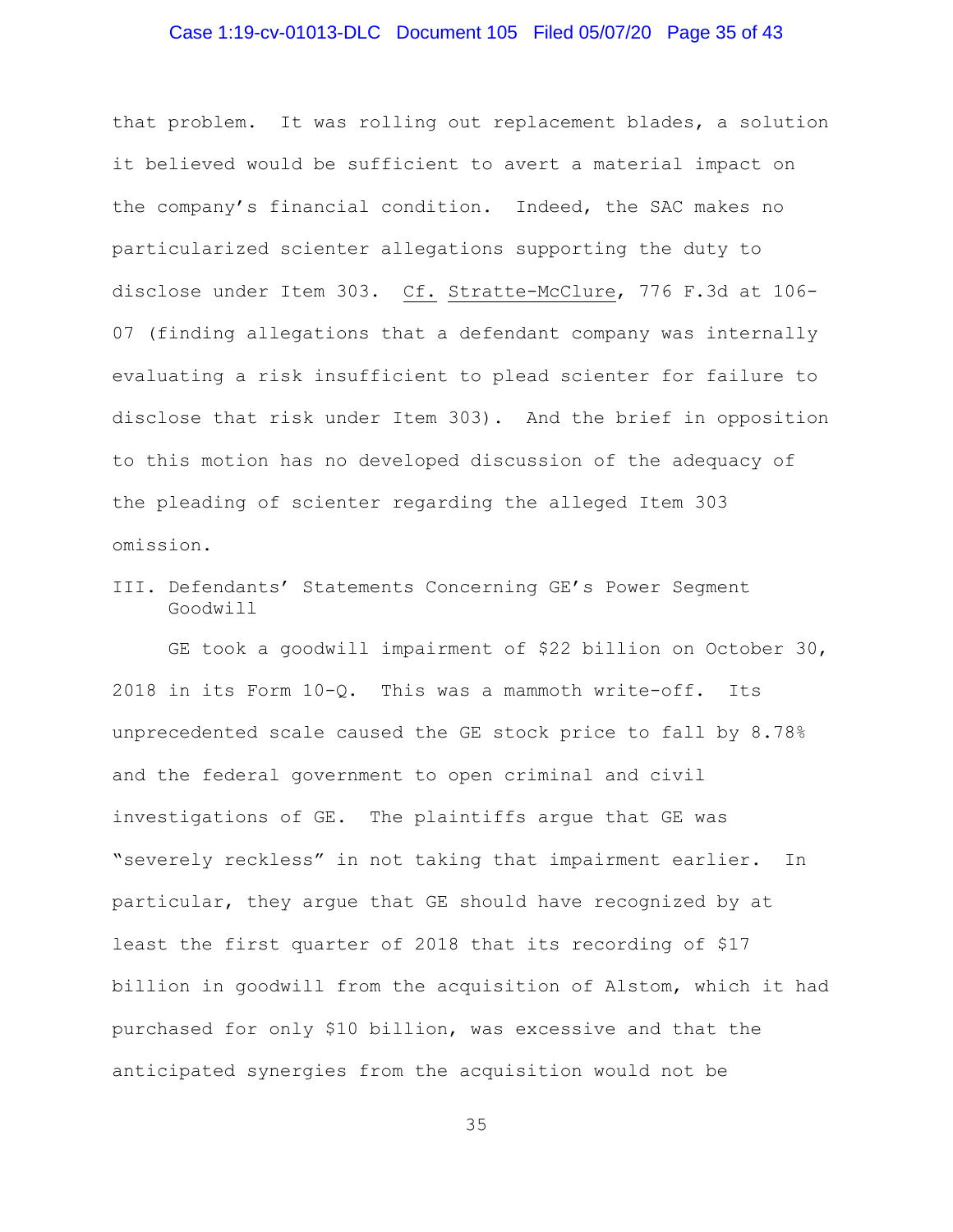## Case 1:19-cv-01013-DLC Document 105 Filed 05/07/20 Page 36 of 43

realized. They argue in opposition to this motion to dismiss, that the full impairment should have been taken no later than the second quarter of 2018. The plaintiffs also contend that GE's earnings projections and estimates of future cash flows did not match the realities of the gas power market in 2018.

The defendants have moved to dismiss this claimed violation of the securities laws for its failure to plead either a misrepresentation or their scienter. They are correct. The SAC does not adequately allege that GE's statements concerning goodwill were materially misleading or published with scienter.

A. Applicable Law Concerning Goodwill Accounting

<span id="page-35-0"></span>Under SEC rules, "financial statements which are not prepared in accordance with GAAP are presumptively misleading or inaccurate." SAIC, 818 F.3d at 93 (alterations omitted) (quoting 17 C.F.R. § 210.4-01(a)(1)). But "allegations of GAAP violations or accounting irregularities, standing alone, are insufficient to state a securities fraud claim. Only where such allegations are coupled with evidence of corresponding fraudulent intent might they be sufficient." Id. (citation omitted). When relying on a theory that a defendant was reckless, plaintiffs must plead facts that support a strong inference that the defendant made "an extreme departure from the standards of ordinary care to the extent that the danger was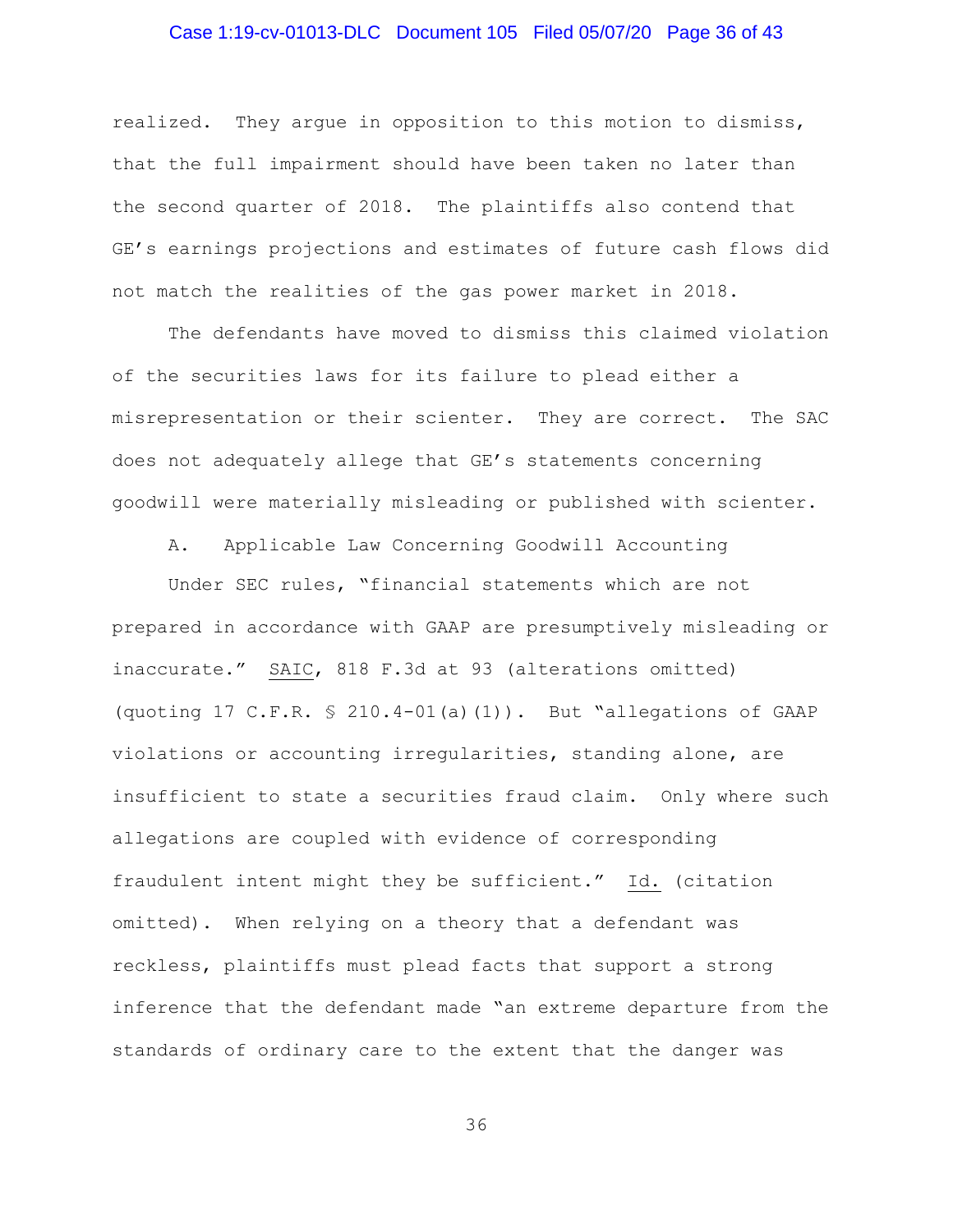#### Case 1:19-cv-01013-DLC Document 105 Filed 05/07/20 Page 37 of 43

either known to the defendant or so obvious that the defendant must have been aware of it." ECA, 553 F.3d at 198 (citation omitted); see also SAIC, 818 F.3d at 96 (requiring "strong circumstantial evidence of conscious misbehavior or recklessness" (citation omitted)).

The Second Circuit has observed that "[e]stimates of goodwill depend on management's determination of the 'fair value' of the assets acquired and liabilities assumed, which are not matters of objective fact." Fait v. Regions Fin. Corp., 655 F.3d 105, 110 (2d Cir. 2011). Accordingly, goodwill balances are opinion statements. Id. at 111.

To adequately plead that a statement of opinion is false or misleading, the plaintiff

must identify particular (and material) facts going to the basis for the issuer's opinion -- facts about the inquiry the issuer did or did not conduct or the knowledge it did or did not have -- whose omission makes the opinion statement at issue misleading to a reasonable person reading the statement fairly and in context.

Tongue, 816 F.3d at 209 (citation omitted).[17](#page-36-0) Liability for making a false statement of opinion may also lie if either the "speaker did not hold the belief she professed or the supporting

<span id="page-36-0"></span><sup>&</sup>lt;sup>17</sup> Insofar as the defendants suggest that the SAC must plead that the goodwill balances were "disbelieved by the defendant" at the time the statements were made, Fait, 655 F.3d at 110, that is no longer the only method for pleading a misleading statement of opinion.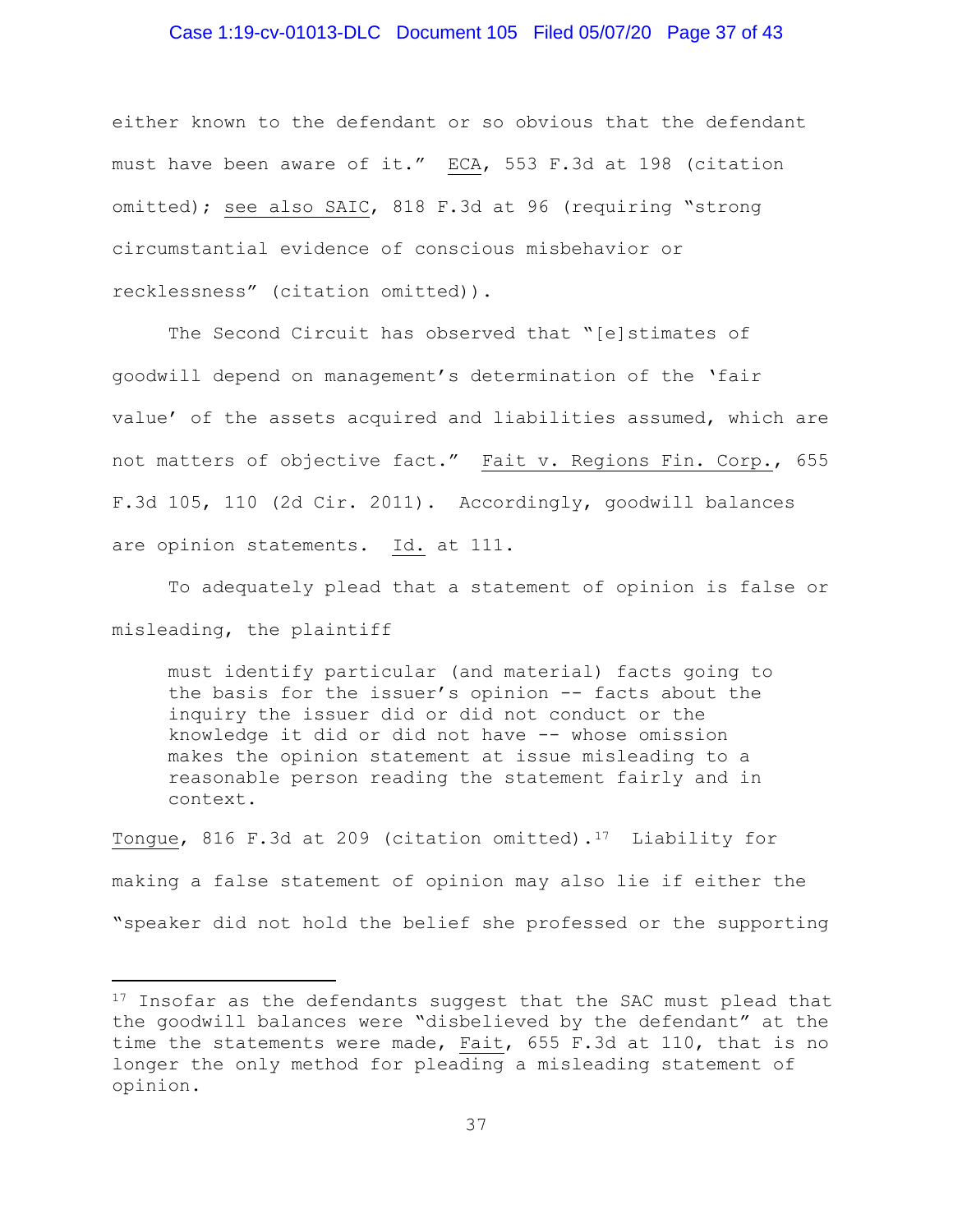## Case 1:19-cv-01013-DLC Document 105 Filed 05/07/20 Page 38 of 43

facts she supplied were untrue." Id. at 210 (citation omitted). But an opinion, "though sincerely held and otherwise true as a matter of fact, may nonetheless be actionable if the speaker omits information whose omission makes the statement misleading to a reasonable investor." Id. Put another way, "a reasonable investor may . . . understand an opinion statement to convey facts about . . . the speaker's basis for holding that view. And if the real facts are otherwise, but not provided, the opinion statement will mislead its audience." Omnicare, Inc. v. Laborers Dist. Council Const. Indus. Pension Fund, 575 U.S. 175, 188 (2015). But "reasonable investors understand that opinions sometimes rest on a weighing of competing facts," and a statement of opinion "is not necessarily misleading when an issuer knows, but fails to disclose, some fact cutting the other way." Tongue, 816 F.3d at 210 (citation omitted).

#### B. Material Misrepresentations

Plaintiffs have failed to plead that the defendants made misleading statements in their calculations of GE's goodwill. Goodwill balances are accounting estimates produced through an exercise of judgment. Because a wide range of goodwill values could be compliant with GAAP, the plaintiffs must identify particular facts supporting an inference that GE's accounting fell outside of that permissible range.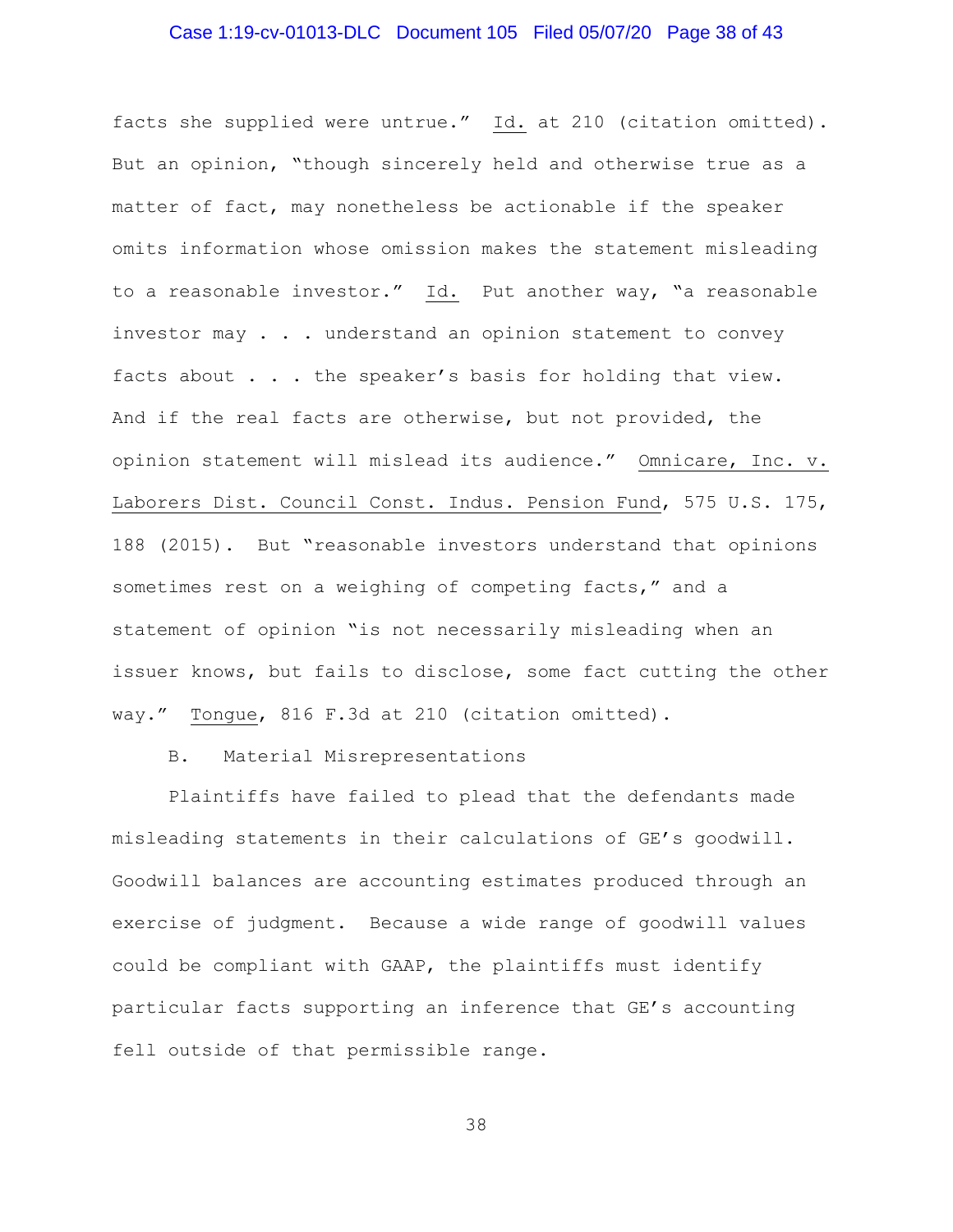## Case 1:19-cv-01013-DLC Document 105 Filed 05/07/20 Page 39 of 43

The plaintiffs' assertion of falsity rests on an accusation that GE's judgment or opinion about goodwill, which rested on other judgments -- its projections of future cash flows and anticipated synergies -- was misleading. The SAC alleges that GE knew before it took the massive impairment about the very trends that it used to justify the impairment -- chiefly, the absence of synergies from the Alstom acquisition and the decreasing global demand for gas-fired power generation. But a company's knowledge of unfavorable trends does not show that its goodwill balances were misleading as of the time they were stated; previously known trends may later reveal themselves to be of a different magnitude or importance than initially expected. The SAC's theory ultimately rests entirely on a disagreement about the exercise of judgment.

Strikingly, the trends that plaintiffs rely on in alleging that GE should have more quickly written down its goodwill were all publicly disclosed to investors during the Class Period. For example, Flannery publicly stated before the Class Period began that the Alstom deal had been a "disappointment," and that GE would have in hindsight paid a lower price for the acquisition.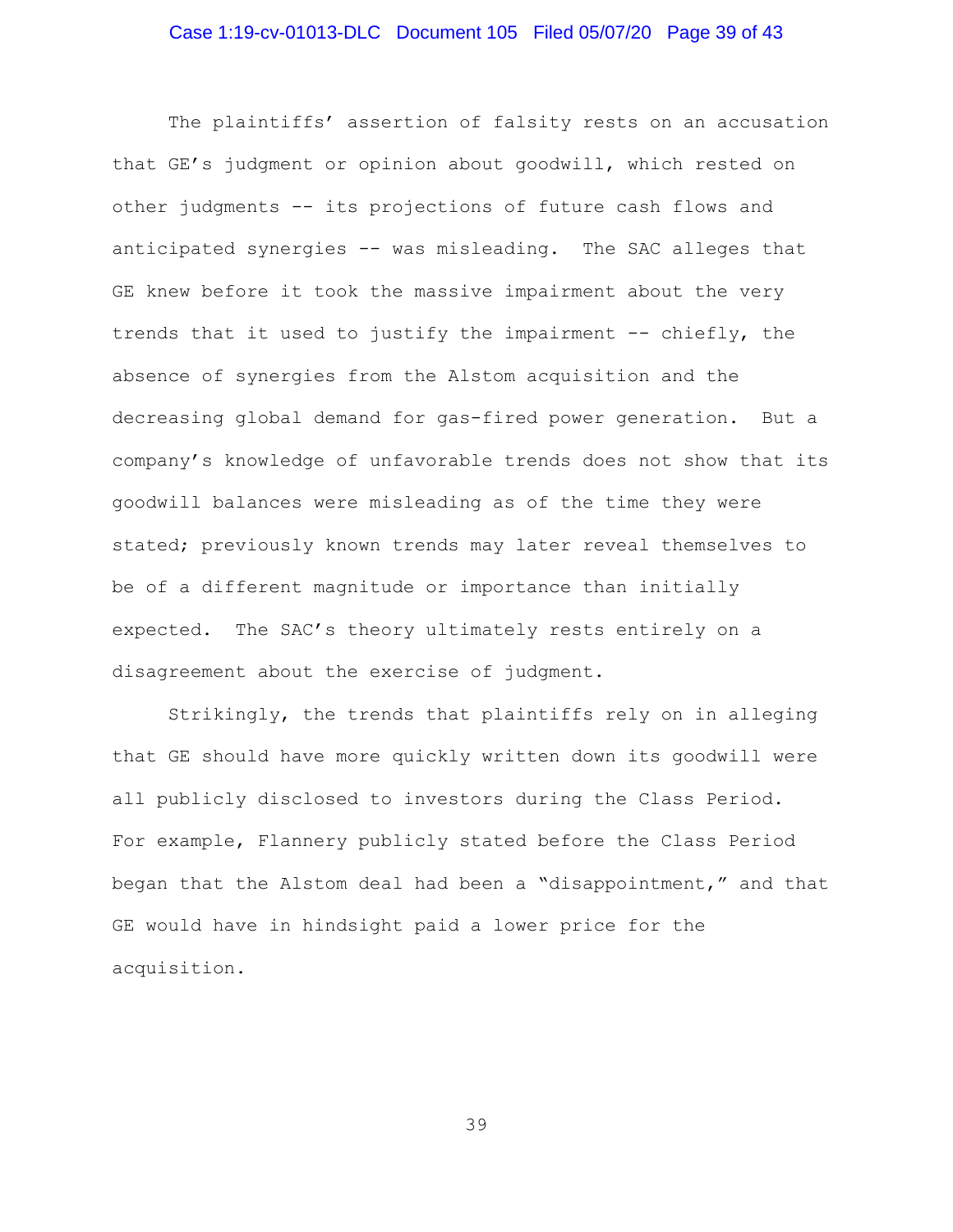## Case 1:19-cv-01013-DLC Document 105 Filed 05/07/20 Page 40 of 43

Likewise, the general downturn in power generation markets was widely known and disclosed in GE's SEC filings.<sup>[18](#page-39-0)</sup> From its Form 10-K filed in February 2018 and in every subsequent SEC filing, GE described the marketplace pressures and uncertainties underpinning its projections for future growth and revenue. Those disclosures included discussion of the very issues on which the SAC relies in an attempt to suggest that the impairment should have been recorded earlier. GE also reported that the uncertainties were so significant that it tested its assessment of goodwill through interim impairment analyses. In July 2018, GE warned that its assessment of goodwill might change in the future. While GE, under new management, made a different set of judgments and assessments about these risks and the likelihood of future success, the SAC has failed to plead facts that would support a claim that the goodwill reported in the Class Period, which the plaintiffs acknowledge is a matter of opinion, was a false or misleading statement of opinion.

<span id="page-39-0"></span><sup>18</sup> The SAC likewise does not plead a violation of Item 303 as to GE's goodwill balances. Plaintiffs argue that Item 303 required GE to disclose the risk that its reduced cash flow was likely to lead to a major goodwill impairment. GE's SEC filings adequately disclosed that risk, and the plaintiffs have not pleaded facts asserting otherwise.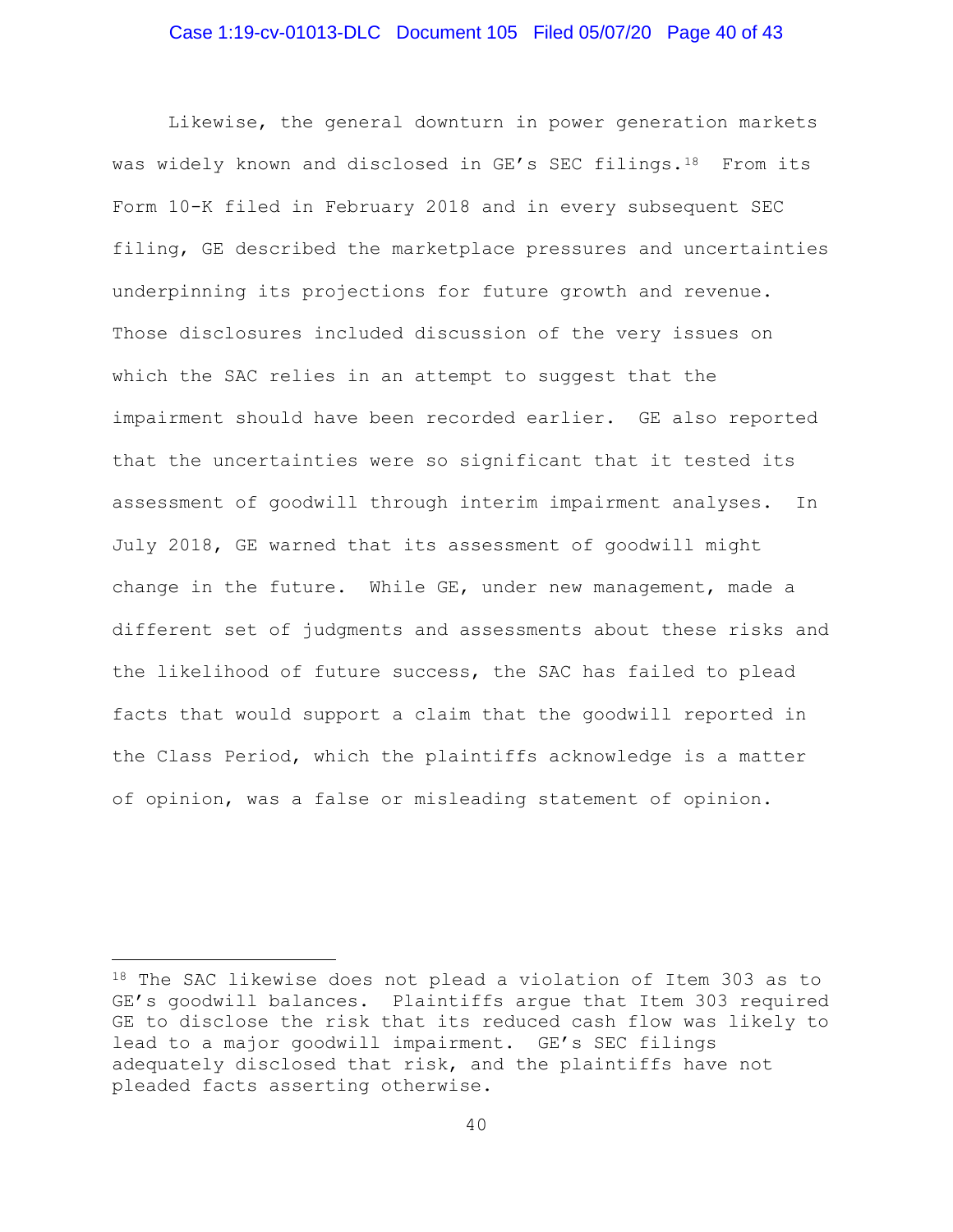## C. Scienter

The SAC also fails to plead the defendants' scienter. In opposition to this motion to dismiss, the plaintiffs renounce any assertion that the defendants acted in bad faith or that the defendants did not actually believe in GE's statements of goodwill at the time that those statements were recorded in its financial statements and published in its SEC filings. Instead, the plaintiffs rely exclusively on an assertion that the defendants were reckless. Because the same factors that led to the impairment had existed before the impairment, they contend it necessarily follows that the impairment should have been taken earlier as well.

The SAC has not adequately pleaded that the defendants were reckless in reporting their estimates of goodwill in the SEC filings at issue. They have not pleaded that any defendant benefitted in a concrete and personal way from the purported fraud; that any defendant engaged in deliberately illegal behavior; or that they failed to check information they had a duty to monitor. Nor have they adequately pleaded that the defendants knew facts or had access to information suggesting that their public statements were not accurate. The assessment of goodwill was a judgment based on other judgments and projections. The failures, as described in the SAC, were at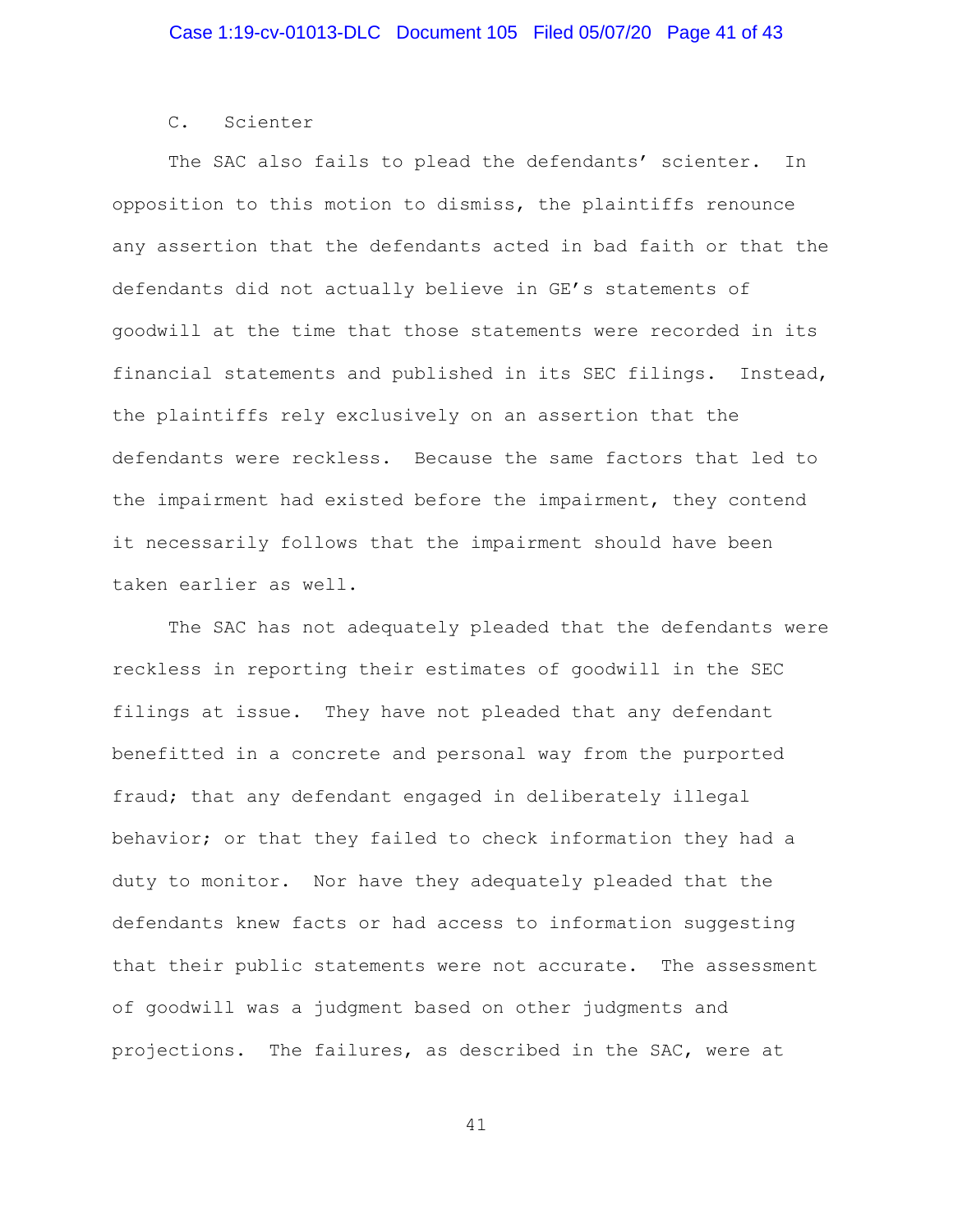## Case 1:19-cv-01013-DLC Document 105 Filed 05/07/20 Page 42 of 43

worst failures in judgment. They do not constitute conscious recklessness.

To plead scienter, the plaintiffs rely almost entirely on the size of the \$22 billion write-down. The plaintiffs allege that it was the largest such impairment since the 2008 financial crisis. But the magnitude of an alleged fraud alone is not enough to support an inference of scienter. In re UBS AG Sec. Litig., No. 07cv11225 (RJS), 2012 WL 4471265, at \*19 (S.D.N.Y. Sept. 28, 2012); see also Plumbers & Steamfitters Local 773 Pension Fund v. Canadian Imperial Bank of Commerce, 694 F. Supp. 2d 287, 302 (S.D.N.Y. 2010).

The SAC makes a laundry list of other allegations that the plaintiffs argue support an inference of scienter: that Flannery was replaced as CEO; that certain Individual Defendants had been longtime supporters of the Alstom acquisition; that GE's Board was monitoring negative analyst reports; that GE had given certain customers discounts on long-term service agreements; that GE was motivated to maintain its credit rating, dividend, and place on the Dow Jones Industrial Average; and that GE allegedly engaged in a pattern of unrelated accounting misconduct. None of these allegations support an inference that GE's goodwill accounting was reckless. See ECA, 553 F.3d at 198 (motives common to most corporate officers insufficient to